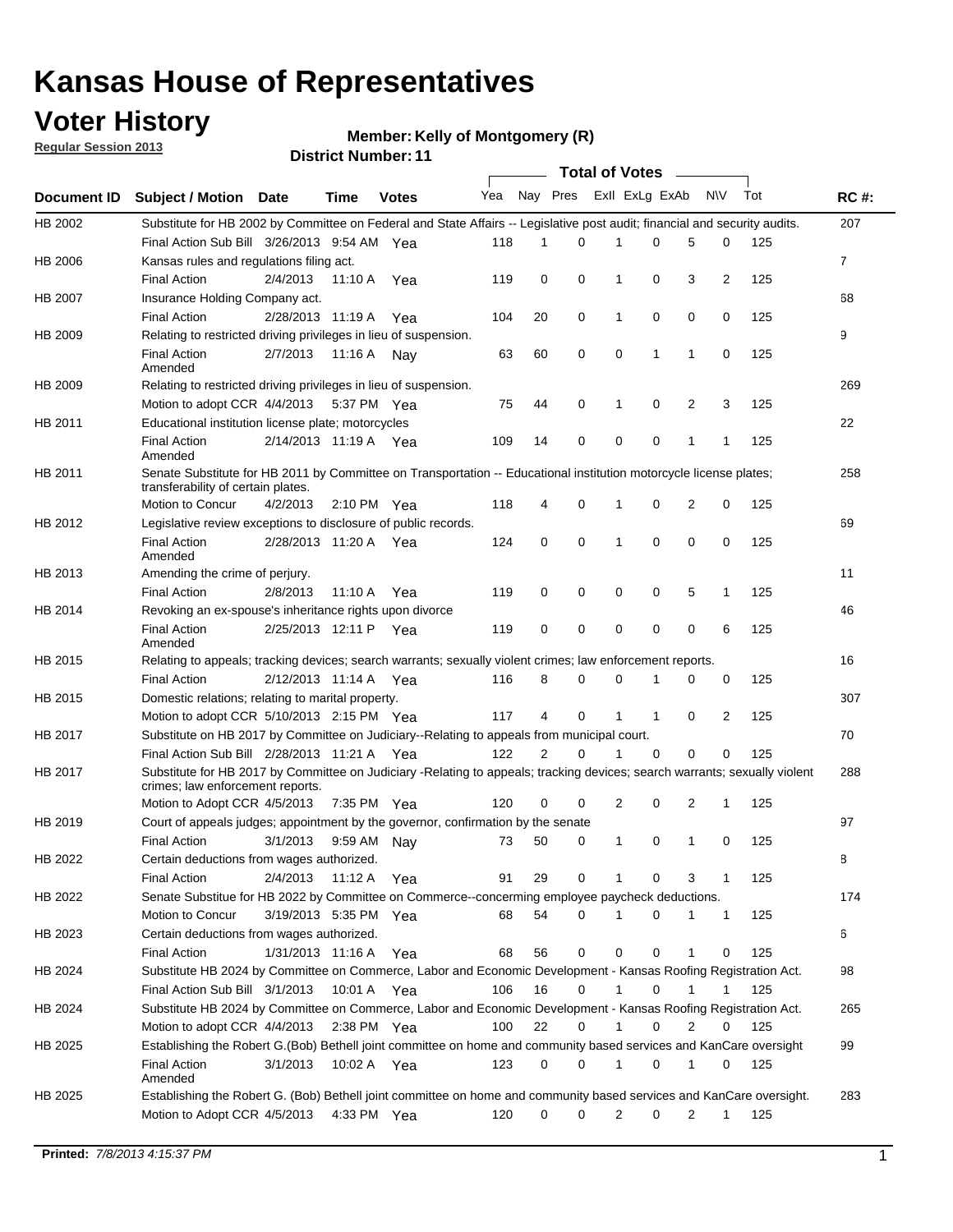### **Voter History**

**Member: Kelly of Montgomery (R)** 

**Regular Session 2013**

|             |                                                                                                                                                                                                                                                        |                       | PIJUIVI IIUIIIIVUI . I I |              |     |                         | <b>Total of Votes</b> |   |   |                |           |     |     |
|-------------|--------------------------------------------------------------------------------------------------------------------------------------------------------------------------------------------------------------------------------------------------------|-----------------------|--------------------------|--------------|-----|-------------------------|-----------------------|---|---|----------------|-----------|-----|-----|
| Document ID | <b>Subject / Motion</b>                                                                                                                                                                                                                                | <b>Date</b>           | Time                     | <b>Votes</b> | Yea | Nay Pres Exll ExLg ExAb |                       |   |   |                | <b>NV</b> | Tot | RC# |
| HB 2028     | Providing for venue in Shawnee County District Court in certain forfeiture proceedings                                                                                                                                                                 |                       |                          |              |     |                         |                       |   |   |                |           |     | 12  |
|             | <b>Final Action</b><br>Amended                                                                                                                                                                                                                         | 2/8/2013              | 11:12 A Yea              |              | 119 | 1                       | 0                     | 0 | 0 | 5              | 0         | 125 |     |
| HB 2028     | Providing for venue in Shawnee County District Court in certain forfeiture proceedings                                                                                                                                                                 |                       |                          |              |     |                         |                       |   |   |                |           |     | 199 |
|             | <b>Motion to Concur</b>                                                                                                                                                                                                                                | 3/25/2013 9:36 AM Yea |                          |              | 120 | 0                       | 0                     | 2 | 0 | 2              | 1         | 125 |     |
| HB 2030     | Creating wounded warrior deer hunting permits for injured combat veterans.                                                                                                                                                                             |                       |                          |              |     |                         |                       |   |   |                |           |     | 25  |
|             | <b>Final Action</b><br>Amended                                                                                                                                                                                                                         | 2/15/2013 11:16 A     |                          | Yea          | 115 | 0                       | 0                     | 2 | 2 | 3              | 3         | 125 |     |
| HB 2033     | Concerning the regulation of knives                                                                                                                                                                                                                    |                       |                          |              |     |                         |                       |   |   |                |           |     | 143 |
|             | <b>Final Action</b>                                                                                                                                                                                                                                    | 3/7/2013              | 12:12 P                  | Yea          | 93  | 28                      | 0                     | 1 | 0 | 3              | 0         | 125 |     |
| HB 2033     | Concerning the regulation of knives.                                                                                                                                                                                                                   |                       |                          |              |     |                         |                       |   |   |                |           |     | 270 |
|             | Motion to adopt CCR 4/4/2013                                                                                                                                                                                                                           |                       | 5:43 PM Yea              |              | 95  | 26                      | 0                     |   | 0 | 3              | 0         | 125 |     |
| HB 2034     | Human trafficking; crimes of commercial sexual exploitation of a child, selling sexual relations, promoting the sale of sexual<br>relations and buying sexual relations; children in need of care; staff secure faciliies.                             |                       |                          |              |     |                         |                       |   |   |                |           |     | 17  |
|             | <b>Final Action</b><br>Amended                                                                                                                                                                                                                         | 2/12/2013 11:16 A Yea |                          |              | 124 | 0                       | 0                     | 0 | 1 | 0              | 0         | 125 |     |
| HB 2034     | S Sub for HB 2034 by Committee on Judiciary - Human trafficking; crimes of commercial sexual exploitation of a child, selling<br>sexual relations, promoting the sale of sexual relations and buying sexual relations; children in need of care; staff |                       |                          |              |     |                         |                       |   |   |                |           |     | 282 |
|             | Motion to Adopt CCR 4/5/2013 4:18 PM Yea                                                                                                                                                                                                               |                       |                          |              | 120 | 0                       | $\Omega$              | 2 | 0 | $\overline{2}$ | 1         | 125 |     |
| HB 2035     | Cities; experience requirements for plumbers, electricians and certain mechanical contractors.                                                                                                                                                         |                       |                          |              |     |                         |                       |   |   |                |           |     | 29  |
|             | <b>Final Action</b>                                                                                                                                                                                                                                    | 2/18/2013 11:16 A     |                          | Yea          | 117 | 2                       | 0                     | 2 | 0 | 4              | 0         | 125 |     |
| HB 2037     | Public property; religious displays; other displays.                                                                                                                                                                                                   |                       |                          |              |     |                         |                       |   |   |                |           |     | 176 |
|             | <b>Final Action</b>                                                                                                                                                                                                                                    | 3/20/2013 10:27 A Yea |                          |              | 120 | 3                       | 0                     | 1 | 0 | $\mathbf{1}$   | 0         | 125 |     |
| HB 2041     | Criminal history record information; definition; municipal court reporting; district court reporting.                                                                                                                                                  |                       |                          |              |     |                         |                       |   |   |                |           |     | 19  |
|             | <b>Final Action</b>                                                                                                                                                                                                                                    | 2/13/2013 11:23 A     |                          | Yea          | 119 | 3                       | 0                     | 0 | 0 | 3              | 0         | 125 |     |
| HB 2042     | Appraisal of property for taxation purposes; appeals; changes.                                                                                                                                                                                         |                       |                          |              |     |                         |                       |   |   |                |           |     | 158 |
|             | <b>Final Action</b><br>Amended                                                                                                                                                                                                                         | 3/18/2013 11:19 A Yea |                          |              | 109 | 12                      | 0                     | 2 | 0 | 2              | 0         | 125 |     |
| HB 2043     | Aggravated battery; driving under the influence.                                                                                                                                                                                                       |                       |                          |              |     |                         |                       |   |   |                |           |     | 100 |
|             | <b>Final Action</b><br>Amended                                                                                                                                                                                                                         | 3/1/2013              | 10:03 A Yea              |              | 123 | 0                       | 0                     | 1 | 0 | 1              | 0         | 125 |     |
| HB 2043     | Senate Substitute for HB 2043 by Committee on Judiciary - Attorney general; duties and responsibilities; notice of intent to<br>seek the death penalty.                                                                                                |                       |                          |              |     |                         |                       |   |   |                |           |     | 271 |
|             | Motion to adopt CCR 4/4/2013                                                                                                                                                                                                                           |                       | 5:48 PM                  | Yea          | 121 | 0                       | 0                     |   | 0 | 3              | 0         | 125 |     |
| HB 2044     | Increasing the penalty for a person who distributes a controlled substance that causes great bodily harm or death.                                                                                                                                     |                       |                          |              |     |                         |                       |   |   |                |           |     | 101 |
|             | <b>Final Action</b><br>Amended                                                                                                                                                                                                                         | 3/1/2013              | 10:05 A                  | Yea          | 112 | 11                      | $\Omega$              |   | 0 |                | 0         | 125 |     |
| HB 2047     | Requiring certain municipalities to vote to increase property tax revenues over previous year when such increase exceeds<br>inflation; publication.                                                                                                    |                       |                          |              |     |                         |                       |   |   |                |           |     | 186 |
|             | <b>Final Action</b><br>Amended                                                                                                                                                                                                                         | 3/21/2013 11:29 A Yea |                          |              | 68  | 53                      | 0                     | 1 | 0 | 3              | 0         | 125 |     |
| HB 2049     | Kansas department of agriculture; increasing certain fees and eliminating sunsets on various program fees.                                                                                                                                             |                       |                          |              |     |                         |                       |   |   |                |           |     | 59  |
|             | <b>Final Action</b><br>Amended                                                                                                                                                                                                                         | 2/27/2013 12:23 P Yea |                          |              | 77  | 46                      | $\Omega$              | 1 | 0 | 1              | 0         | 125 |     |
| HB 2049     | Kansas department of agriculture; increasing certain fees; concerning sunsets on various program fees.                                                                                                                                                 |                       |                          |              |     |                         |                       |   |   |                |           |     | 324 |
|             | Motion to adopt CCR 6/2/2013                                                                                                                                                                                                                           |                       | 12:28 A                  | Nay          | 45  | 64                      | 0                     |   | 0 | 6              | 9         | 125 |     |
| HB 2050     | Agriculture; agricultural chemical registration; pesticide business liablity insurance; repeal of the Kansas agricultural liming<br>materials act.                                                                                                     |                       |                          |              |     |                         |                       |   |   |                |           |     | 60  |
|             | <b>Final Action</b><br>Amended                                                                                                                                                                                                                         | 2/27/2013 12:25 P     |                          | Yea          | 103 | 20                      | 0                     | 1 | 0 | 1              | 0         | 125 |     |
| HB 2051     | Substitute for HB 2051 by Committee on Agriculture and Natural Resources--Amending provisions relating to dams,<br>obstructions, sstreams and water flex accounts and transfer permits.                                                                |                       |                          |              |     |                         |                       |   |   |                |           |     | 50  |
|             | Final Action Sub Bill 2/26/2013 2:12 PM Yea                                                                                                                                                                                                            |                       |                          |              | 117 | 2                       | 0                     | 0 | 0 | 0              | 6         | 125 |     |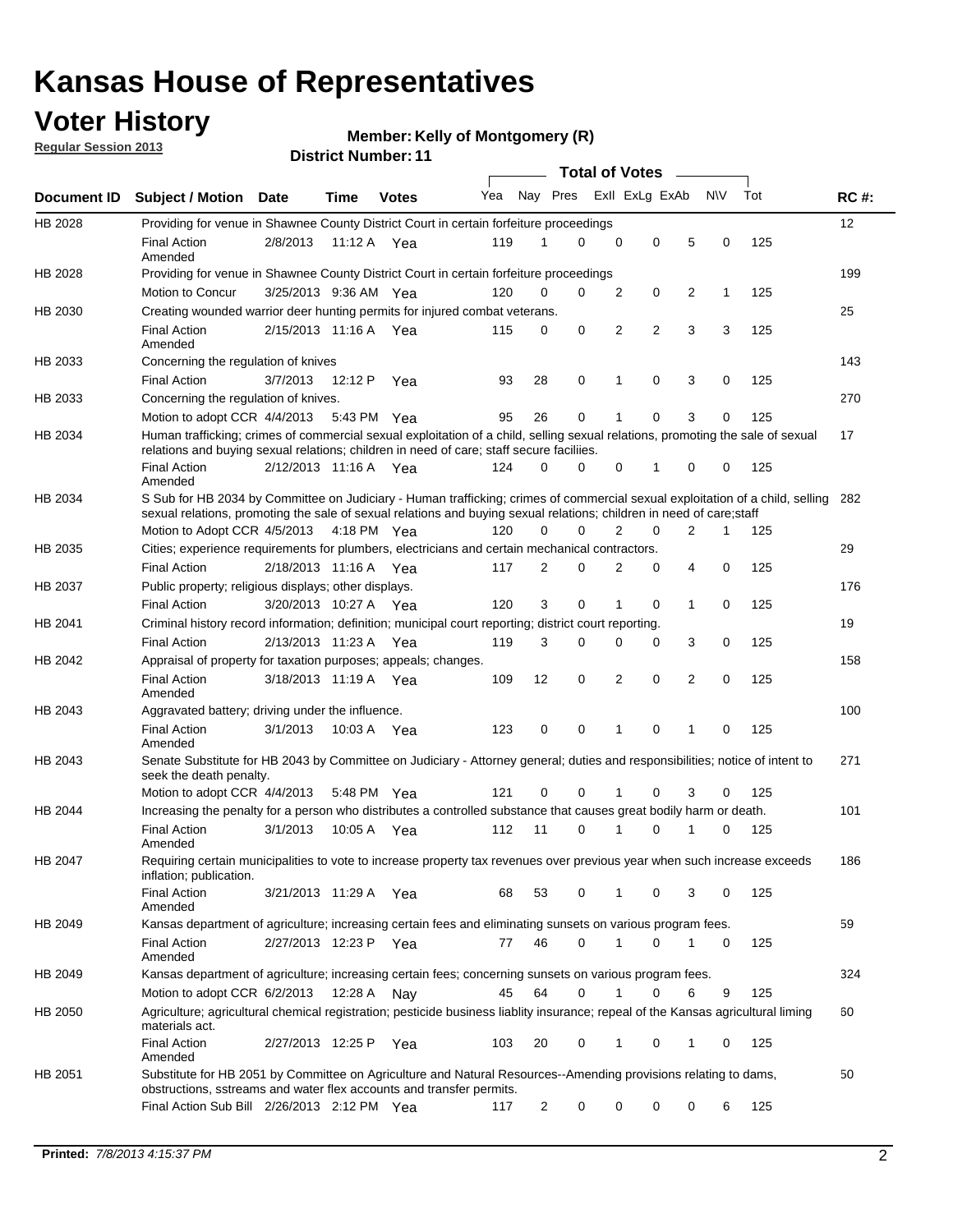### **Voter History**

**Member: Kelly of Montgomery (R)** 

**Regular Session 2013**

|             |                                                                                                                                                                                                                                          |                       |             | <b>DISTRICT MAILINGL.</b> |     |                |                         | Total of Votes – |                |          |                |              |     |             |
|-------------|------------------------------------------------------------------------------------------------------------------------------------------------------------------------------------------------------------------------------------------|-----------------------|-------------|---------------------------|-----|----------------|-------------------------|------------------|----------------|----------|----------------|--------------|-----|-------------|
| Document ID | <b>Subject / Motion</b>                                                                                                                                                                                                                  | <b>Date</b>           | Time        | <b>Votes</b>              | Yea |                | Nay Pres Exll ExLg ExAb |                  |                |          |                | <b>NV</b>    | Tot | <b>RC#:</b> |
| HB 2052     | Discharging a firearm inside or into a city; unlawful acts; exceptions.                                                                                                                                                                  |                       |             |                           |     |                |                         |                  |                |          |                |              |     | 155         |
|             | <b>Final Action</b><br>Amended                                                                                                                                                                                                           | 3/14/2013 11:20 A Yea |             |                           | 121 | 2              | 0                       |                  | 0              | 0        | $\overline{2}$ | 0            | 125 |             |
| HB 2052     | Senate Substitute for HB 2052 by Committee on Federal and State Affairs - Concerning firearms; personal and family<br>protection act; concealed handguns in public building; other changes; unlawful discharge of a firearm inside city. |                       |             |                           |     |                |                         |                  |                |          |                |              |     | 300         |
|             | Motion to Adopt CCR 4/5/2013 10:24 P Yea                                                                                                                                                                                                 |                       |             |                           | 104 | 16             | 0                       |                  | 2              | 0        | 2              | 1            | 125 |             |
| HB 2055     | Personal and Familly Protection Act; public buildings; adequate security.                                                                                                                                                                |                       |             |                           |     |                |                         |                  |                |          |                |              |     | 156         |
|             | <b>Final Action</b><br>Amended                                                                                                                                                                                                           | 3/14/2013 11:26 A     |             | Nav                       | 84  | 38             | 0                       |                  | 0              | 0        | $\overline{2}$ | 1            | 125 |             |
| HB 2057     | Concerning property taxation; relating to county appraisers; appointing interim appraiser.                                                                                                                                               |                       |             |                           |     |                |                         |                  |                |          |                |              |     | 208         |
|             | <b>Final Action</b>                                                                                                                                                                                                                      | 3/26/2013 9:55 AM Yea |             |                           | 119 | 0              | 0                       |                  | 1              | 0        | 5              | 0            | 125 |             |
| HB 2058     | Taxation of helium and certain other gases under mineral severance tax, and prohibition of certain refunds related thereto.                                                                                                              |                       |             |                           |     |                |                         |                  |                |          |                |              |     | 159         |
|             | <b>Final Action</b>                                                                                                                                                                                                                      | 3/18/2013 11:21 A Yea |             |                           | 119 | 2              | 0                       |                  | 2              | 0        | 2              | 0            | 125 |             |
| HB 2059     | Income tax deductions and modifications and severance tax exemptions; basis of partner's interest and shareholder's stock;<br>statutory clarification.                                                                                   |                       |             |                           |     |                |                         |                  |                |          |                |              |     | 14          |
|             | <b>Final Action</b><br>Amended                                                                                                                                                                                                           | 2/11/2013 11:42 A     |             | Yea                       | 122 | $\overline{2}$ | 0                       |                  | 0              | 0        | 1              | 0            | 125 |             |
| HB 2059     | Income tax deductions and modifications and severance tax exemptions; basis of partner's interest and shareholder's stock;<br>statutory clarification.                                                                                   |                       |             |                           |     |                |                         |                  |                |          |                |              |     | 293         |
|             | Motion to Concur                                                                                                                                                                                                                         | 4/5/2013              |             | 8:14 PM Nav               | 0   | 120            | 0                       |                  | $\overline{2}$ | 0        | $\overline{2}$ | $\mathbf{1}$ | 125 |             |
| HB 2059     | Income tax rates, deductions and credits; rural opportunity zones; sales tax rates and distribution of revenue; severance tax;<br>and property tax exemptions for IRB property and property damaged by natural disaster.                 |                       |             |                           |     |                |                         |                  |                |          |                |              |     | 322         |
|             | Motion to adopt CCR 6/2/2013                                                                                                                                                                                                             |                       | 12:11 A Yea |                           | 69  | 45             | 0                       |                  | $\mathbf{1}$   | 0        | 6              | 4            | 125 |             |
| HB 2060     | Prohibiting certain confined persons from receiving food sales tax refunds and homestead property tax refunds.                                                                                                                           |                       |             |                           |     |                |                         |                  |                |          |                |              |     | 10          |
|             | <b>Final Action</b><br>Amended                                                                                                                                                                                                           | 2/7/2013              |             | 11:18 A Yea               | 123 | 0              | 0                       |                  | 0              | 1        | 1              | 0            | 125 |             |
| HB 2065     | Creating the crime of home improvement fraud.                                                                                                                                                                                            |                       |             |                           |     |                |                         |                  |                |          |                |              |     | 20          |
|             | <b>Final Action</b><br>Amended                                                                                                                                                                                                           | 2/13/2013 11:26 A Yea |             |                           | 106 | 16             | 0                       |                  | 0              | 0        | 3              | 0            | 125 |             |
| HB 2066     | Physical therapists; evaluation and treatment of patients.                                                                                                                                                                               |                       |             |                           |     |                |                         |                  |                |          |                |              |     | 26          |
|             | <b>Final Action</b><br>Amended                                                                                                                                                                                                           | 2/15/2013 11:18 A Yea |             |                           | 98  | 16             | 0                       |                  | 2              | 2        | 3              | 4            | 125 |             |
| HB 2067     | Board of nursing; assistant attorneys general.                                                                                                                                                                                           |                       |             |                           |     |                |                         |                  |                |          |                |              |     | 15          |
|             | <b>Final Action</b>                                                                                                                                                                                                                      | 2/11/2013 11:44 A Yea |             |                           | 123 | $\mathbf{1}$   | 0                       |                  | 0              | 0        | 1              | 0            | 125 |             |
| HB 2069     | Public policy; certain city ordinances and county resolutions declared void.                                                                                                                                                             |                       |             |                           |     |                |                         |                  |                |          |                |              |     | 102         |
|             | <b>Final Action</b><br>Amended                                                                                                                                                                                                           | 3/1/2013              | 10:06 A     | Yea                       | 92  | 31             | 0                       |                  | 1              | $\Omega$ | 1              | 0            | 125 |             |
| HB 2069     | Public policy; certain city ordinances and county resolutions declared void.                                                                                                                                                             |                       |             |                           |     |                |                         |                  |                |          |                |              |     | 292         |
|             | Motion to Concur                                                                                                                                                                                                                         | 4/5/2013              |             | 8:04 PM Yea               | 88  | 32             | 0                       |                  | 2              | 0        | 2              | 1            | 125 |             |
| HB 2070     | Appearance bond conditions; surety and bounty hunter regulation.                                                                                                                                                                         |                       |             |                           |     |                |                         |                  |                |          |                |              |     | 103         |
|             | <b>Final Action</b><br>Amended                                                                                                                                                                                                           | 3/1/2013              |             | 10:08 A Yea               | 122 | $\mathbf{1}$   | 0                       |                  | $\mathbf{1}$   | 0        | $\mathbf{1}$   | 0            | 125 |             |
| HB 2074     | Cities and counties; solid waste disposal areas; restrictions.                                                                                                                                                                           |                       |             |                           |     |                |                         |                  |                |          |                |              |     | 139         |
|             | <b>Emergency Final</b><br><b>Action Amend</b>                                                                                                                                                                                            | 3/1/2013              |             | 1:11 PM Yea               | 102 | 19             | 0                       |                  | 1              | 0        | 1              | 2            | 125 |             |
| HB 2075     | Cities; qualifications and rehabilitation of abandoned property.                                                                                                                                                                         |                       |             |                           |     |                |                         |                  |                |          |                |              |     | 61          |
|             | <b>Final Action</b><br>Amended                                                                                                                                                                                                           | 2/27/2013 12:27 P Yea |             |                           | 72  | 51             | 0                       |                  | 1              | 0        | 1              | 0            | 125 |             |
| HB 2077     | Granting professional licenses to military service members.<br>Final Action<br>Amended                                                                                                                                                   | 2/26/2013 2:13 PM Yea |             |                           | 119 | 0              | 0                       |                  | 2              | 0        | 2              | 2            | 125 | 51          |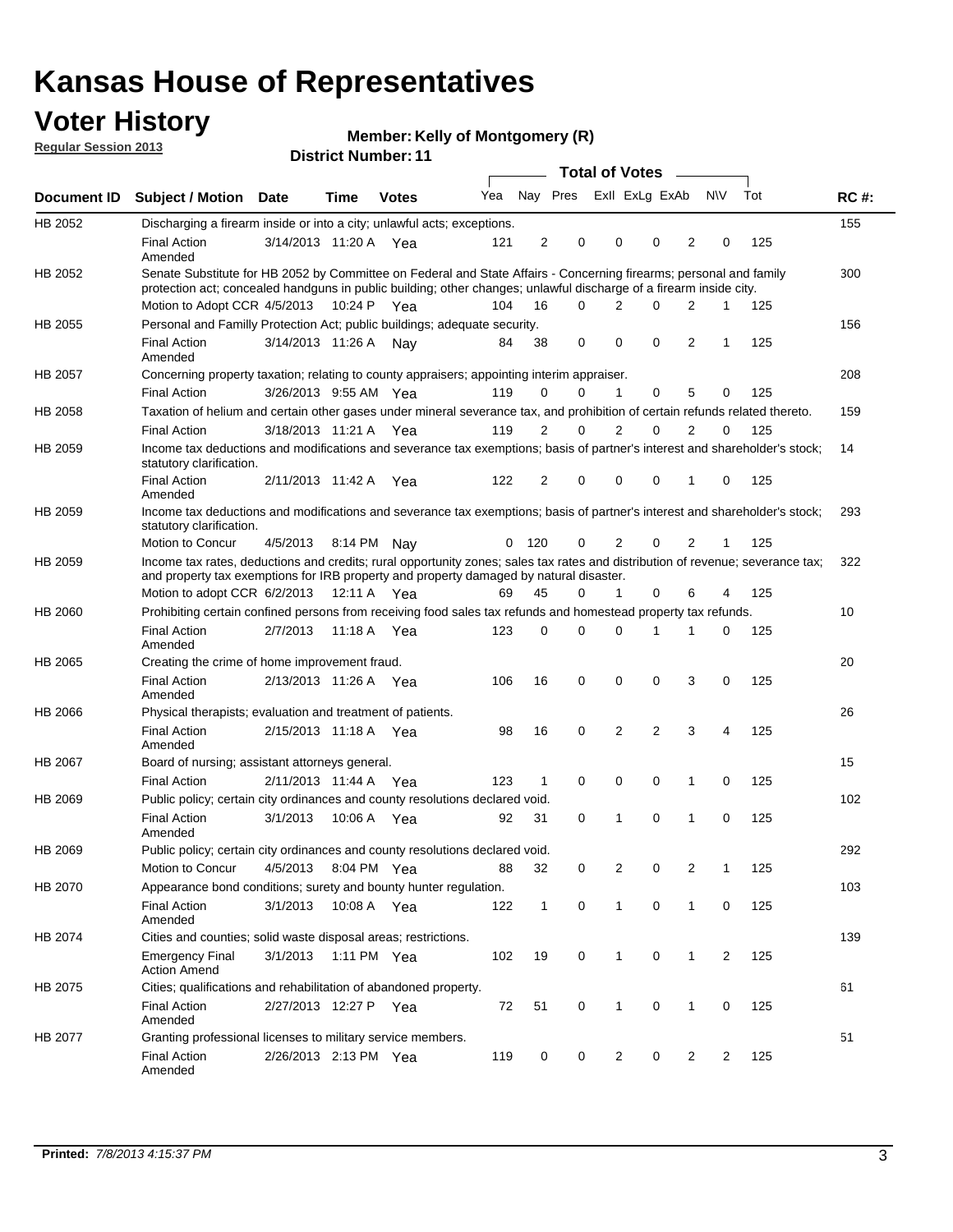### **Voter History**

**Member: Kelly of Montgomery (R)** 

**Regular Session 2013**

|                    |                                                                                                                                                                                                       |                       |             | ו ו השעווואיו איו ואכוש |              |              |   | <b>Total of Votes</b> |             | $\sim$         |             |     |             |
|--------------------|-------------------------------------------------------------------------------------------------------------------------------------------------------------------------------------------------------|-----------------------|-------------|-------------------------|--------------|--------------|---|-----------------------|-------------|----------------|-------------|-----|-------------|
| <b>Document ID</b> | <b>Subject / Motion Date</b>                                                                                                                                                                          |                       | <b>Time</b> | <b>Votes</b>            | Yea Nay Pres |              |   | Exll ExLg ExAb        |             |                | <b>NV</b>   | Tot | <b>RC#:</b> |
| HB 2078            | Authorizing certain licensing boards to accept education, training or experience completed in the military towards licensure in<br>this state.                                                        |                       |             |                         |              |              |   |                       |             |                |             |     | 52          |
|                    | <b>Final Action</b><br>Amended                                                                                                                                                                        | 2/26/2013 2:14 PM Yea |             |                         | 119          | 0            | 0 | 2                     | 0           | 2              | 2           | 125 |             |
| HB 2078            | Authorizing certain licensing boards to accept education, training or experience of military service members towards obtaining 275<br>licensure in this state.                                        |                       |             |                         |              |              |   |                       |             |                |             |     |             |
|                    | Motion to adopt CCR 4/5/2013                                                                                                                                                                          |                       | 11:42 A     | Yea                     | 120          | 0            | 0 | $\overline{2}$        | 0           | 3              | 0           | 125 |             |
| HB 2081            | Forfeiture of property related to violations of certain criminal acts.                                                                                                                                |                       |             |                         |              |              |   |                       |             |                |             |     | 18          |
|                    | <b>Final Action</b><br>Amended                                                                                                                                                                        | 2/12/2013 11:17 A Yea |             |                         | 124          | 0            | 0 | $\Omega$              | 1           | 0              | 0           | 125 |             |
| HB 2081            | Forfeiture of property related to violations of certain criminal acts.                                                                                                                                |                       |             |                         |              |              |   |                       |             |                |             |     | 306         |
|                    | Motion to adopt CCR 5/10/2013 10:38 A                                                                                                                                                                 |                       |             | Yea                     | 121          | 0            | 0 | 1                     | 1           | 2              | 0           | 125 |             |
| HB 2083            | Public employees relations boards; assessment of certain costs.                                                                                                                                       |                       |             |                         |              |              |   |                       |             |                |             |     | 104         |
|                    | <b>Final Action</b><br>Amended                                                                                                                                                                        | 3/1/2013              | 10:09 A     | Yea                     | 87           | 36           | 0 | 1                     | $\mathbf 0$ | 1              | $\mathbf 0$ | 125 |             |
| HB 2084            | Tax credits for community services contributions; youth apprenticeship and entrepreneurship.                                                                                                          |                       |             |                         |              |              |   |                       |             |                |             |     | 105         |
|                    | <b>Final Action</b><br>Amended                                                                                                                                                                        | 3/1/2013              | 10:11 A     | Yea                     | 120          | 3            | 0 | 1                     | $\mathbf 0$ | 1              | 0           | 125 |             |
| HB 2084            | Tax credits for community services contributions; youth apprenticeship and entrepreneurship.                                                                                                          |                       |             |                         |              |              |   |                       |             |                |             |     | 316         |
|                    | Sub Motion to Concur 5/24/2013 9:33 AM Nav                                                                                                                                                            |                       |             |                         | 5            | - 109        | 0 |                       | $\Omega$    | 9              | 1           | 125 |             |
| HB 2086            | Eligible infrastructure costs for tax increment financing and community improvement districts; bond repayment tax revenue<br>pledge requirements.                                                     |                       |             |                         |              |              |   |                       |             |                |             |     | 160         |
|                    | <b>Final Action</b>                                                                                                                                                                                   | 3/18/2013 11:24 A     |             | Yea                     | 61           | 60           | 0 | 2                     | 0           | $\overline{2}$ | 0           | 125 |             |
| HB 2086            | Eligible infrastructure costs for tax increment financing and community improvement districts; bond repayment tax revenue<br>pledge requirements.                                                     |                       |             |                         |              |              |   |                       |             |                |             |     | 173         |
|                    | <b>Final Action</b>                                                                                                                                                                                   | 3/19/2013 5:25 PM Yea |             |                         | 81           | 41           | 0 | 1                     | 0           | 1              | 1           | 125 |             |
| HB 2091            | Publication of delinguent personal property tax statements.                                                                                                                                           |                       |             |                         |              |              |   |                       |             |                |             |     | 161         |
|                    | <b>Final Action</b><br>Amended                                                                                                                                                                        | 3/18/2013 11:25 A     |             | Yea                     | 81           | 40           | 0 | 2                     | 0           | $\overline{2}$ | 0           | 125 |             |
| HB 2093            | Amending the crime of identity theft.                                                                                                                                                                 |                       |             |                         |              |              |   |                       |             |                |             |     | 106         |
|                    | <b>Final Action</b><br>Amended                                                                                                                                                                        | 3/1/2013              | 10:12 A     | Yea                     | 123          | 0            | 0 | 1                     | $\Omega$    | 1              | 0           | 125 |             |
| HB 2093            | Senate Substitute for HB 2093 by Committee on Judiciary - Identity theft and identity fraud; unlawful acts concerning<br>computers; DNA testing and exculpatory evidence; murder in the first degree. |                       |             |                         |              |              |   |                       |             |                |             |     | 289         |
|                    | Motion to Adopt CCR 4/5/2013 7:49 PM Yea                                                                                                                                                              |                       |             |                         | 118          | 2            | 0 | 2                     | 0           | 2              | 1           | 125 |             |
| HB 2094            | Student electronic privacy at public and private postsecondary educational institutions.                                                                                                              |                       |             |                         |              |              |   |                       |             |                |             |     | 164         |
|                    | <b>Final Action</b><br>Amended                                                                                                                                                                        | 3/19/2013 10:33 A     |             | Yea                     | 123          | 0            | 0 | 1                     | 0           | 1              | 0           | 125 |             |
| HB 2096            | Local governmental entities and investment of public moneys.<br><b>Final Action</b>                                                                                                                   | 2/14/2013 11:21 A     |             | Yea                     | 123          | 0            | 0 | 0                     | 0           | 1              | 1           | 125 | 23          |
| HB 2099            | Insurance- updating certain statutory references.                                                                                                                                                     |                       |             |                         |              |              |   |                       |             |                |             |     | 71          |
|                    | <b>Final Action</b><br>Amended                                                                                                                                                                        | 2/28/2013 11:23 A     |             | Yea                     | 124          | 0            | 0 | 1                     | 0           | 0              | 0           | 125 |             |
| HB 2101            | Interstate transmission siting compact.                                                                                                                                                               |                       |             |                         |              |              |   |                       |             |                |             |     | 209         |
|                    | <b>Final Action</b><br>Amended                                                                                                                                                                        | 3/26/2013 9:56 AM Yea |             |                         | 118          | $\mathbf{1}$ | 0 | 1                     | 0           | 5              | 0           | 125 |             |
| HB 2105            | Substitute HB 2105 by Committee on Commerce, Labor and Economic Development - Employment security law.                                                                                                |                       |             |                         |              |              |   |                       |             |                |             |     | 107         |
|                    | Final Action Sub Bill 3/1/2013                                                                                                                                                                        |                       | 10:13 A Yea |                         | 88           | 35           | 0 |                       | 0           | 1              | 0           | 125 |             |
| HB 2105            | Substitute HB 2105 by Committee on Commerce, Labor and Economic Development - Employment security law.                                                                                                |                       |             |                         |              |              |   |                       |             |                |             |     | 298         |
|                    | Motion to adopt CCR 4/5/2013                                                                                                                                                                          |                       | 9:46 PM Yea |                         | 89           | 31           | 0 | 2                     | 0           | 2              | 1           | 125 |             |
| HB 2106            | Portable electronics insurance act.                                                                                                                                                                   |                       |             |                         |              |              |   |                       |             |                |             |     | 133         |
|                    | <b>Emergency Final</b><br>Action                                                                                                                                                                      | 3/1/2013              | 1:03 PM Yea |                         | 117          | 4            | 0 | $\mathbf{1}$          | 0           | $\mathbf{1}$   | 2           | 125 |             |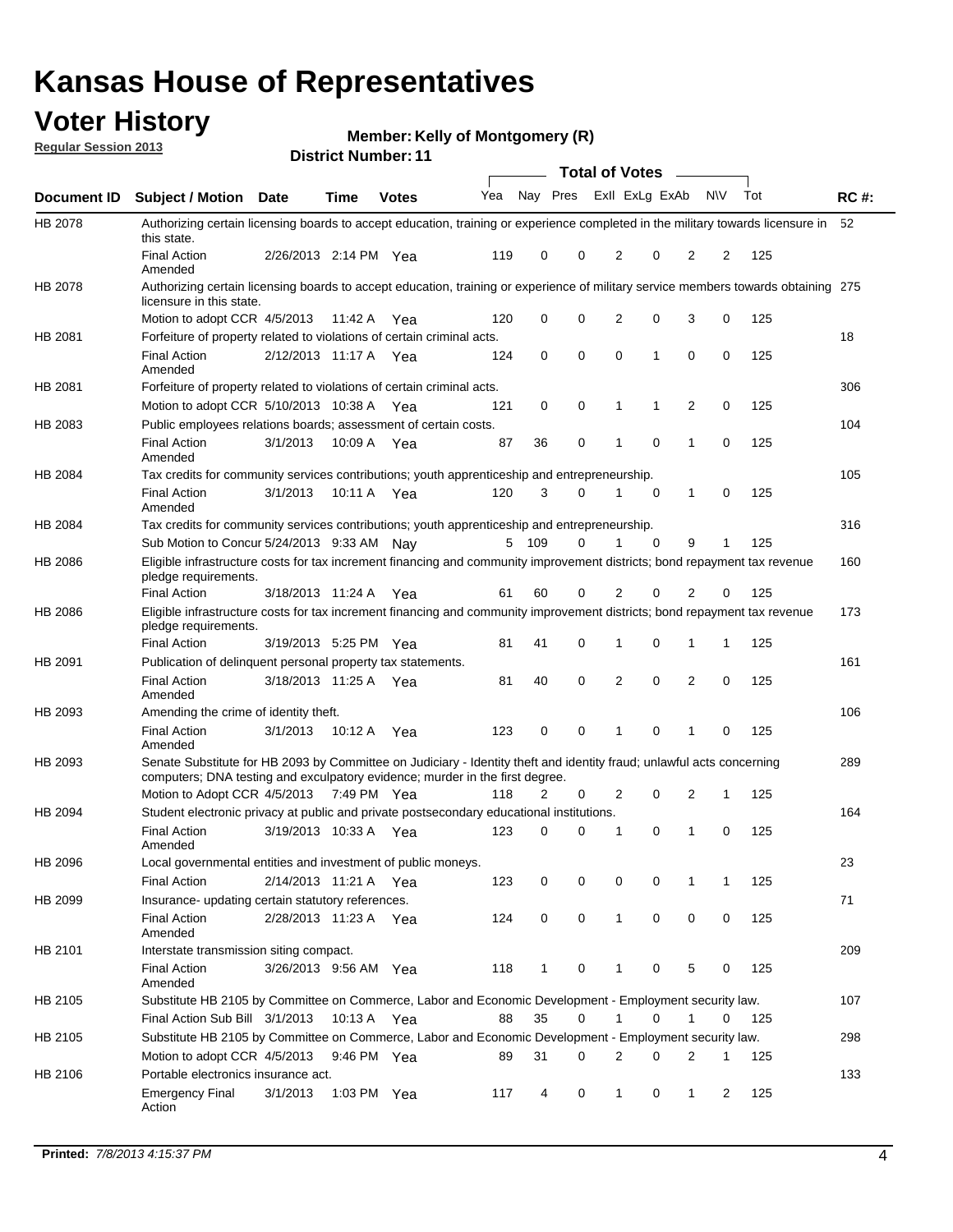### **Voter History**

**Member: Kelly of Montgomery (R)** 

**Regular Session 2013**

|             |                                                                                                                                                                                                                                                                      |                       |             | ו ו וסעוווטנו של הסוש |     |                |             | <b>Total of Votes</b> |   | $\sim$         |                |     |             |
|-------------|----------------------------------------------------------------------------------------------------------------------------------------------------------------------------------------------------------------------------------------------------------------------|-----------------------|-------------|-----------------------|-----|----------------|-------------|-----------------------|---|----------------|----------------|-----|-------------|
| Document ID | <b>Subject / Motion Date</b>                                                                                                                                                                                                                                         |                       | <b>Time</b> | <b>Votes</b>          | Yea | Nay Pres       |             | Exll ExLg ExAb        |   |                | <b>NV</b>      | Tot | <b>RC#:</b> |
| HB 2107     | Insurance; enacting the electronic notice and document act.                                                                                                                                                                                                          |                       |             |                       |     |                |             |                       |   |                |                |     | 134         |
|             | <b>Emergency Final</b><br><b>Action Amend</b>                                                                                                                                                                                                                        | 3/1/2013              | 1:04 PM Yea |                       | 121 | 0              | 0           | 1                     | 0 | 1              | 2              | 125 |             |
| HB 2107     | Insurance; enacting the electronic notice and document act, return of premiums separate from the notice of adverse<br>underwriting decision, statutory updates, uninsurable health plan increase in lifetime limit, mandate lite, certain company<br>dividend plans. |                       |             |                       |     |                |             |                       |   |                |                |     | 281         |
|             | Motion to Adopt CCR 4/5/2013                                                                                                                                                                                                                                         |                       | 4:06 PM Yea |                       | 69  | 50             | 0           | 2                     | 0 | 3              | $\mathbf{1}$   | 125 |             |
| HB 2109     | School finance; military pupil count.                                                                                                                                                                                                                                |                       |             |                       |     |                |             |                       |   |                |                |     | 108         |
|             | <b>Final Action</b>                                                                                                                                                                                                                                                  | 3/1/2013              | 10:15A      | Yea                   | 104 | 19             | 0           | 1                     | 0 | $\mathbf{1}$   | 0              | 125 |             |
| HB 2109     | Enacting the Kansas children's protection act.                                                                                                                                                                                                                       |                       |             |                       |     |                |             |                       |   |                |                |     | 277         |
|             | Motion to Adopt CCR 4/5/2013                                                                                                                                                                                                                                         |                       | 12:31 P Yea |                       | 116 | $\overline{2}$ | 0           | 2                     | 0 | 3              | $\overline{2}$ | 125 |             |
| HB 2112     | Campaign finance; transfer of campaign money to another candidacy.                                                                                                                                                                                                   |                       |             |                       |     |                |             |                       |   |                |                |     | 72          |
|             | <b>Final Action</b><br>Amended                                                                                                                                                                                                                                       | 2/28/2013 11:25 A Yea |             |                       | 95  | 29             | 0           | 1                     | 0 | 0              | 0              | 125 |             |
| HB 2114     | Debt setoff; collection assistance fee.                                                                                                                                                                                                                              |                       |             |                       |     |                |             |                       |   |                |                |     | 21          |
|             | <b>Final Action</b>                                                                                                                                                                                                                                                  | 2/13/2013 11:34 A     |             | Yea                   | 90  | 32             | 0           | 0                     | 0 | 3              | 0              | 125 |             |
| HB 2115     | Relating to the employment of retired judges and justices.                                                                                                                                                                                                           |                       |             |                       |     |                |             |                       |   |                |                |     | 73          |
|             | <b>Final Action</b>                                                                                                                                                                                                                                                  | 2/28/2013 11:27 A     |             | Yea                   | 124 | 0              | $\mathbf 0$ | 1                     | 0 | 0              | 0              | 125 |             |
| HB 2115     | Courts; employment of retired judges and justices; court debt setoff.                                                                                                                                                                                                |                       |             |                       |     |                |             |                       |   |                |                |     | 309         |
|             | Motion to Adopt CCR 5/14/2013 2:14 PM Yea                                                                                                                                                                                                                            |                       |             |                       | 100 | 13             | 0           | 1                     | 0 | 9              | 2              | 125 |             |
| HB 2118     | Preservation of historic property; environs authority deleted.                                                                                                                                                                                                       |                       |             |                       |     |                |             |                       |   |                |                |     | 62          |
|             | <b>Final Action</b>                                                                                                                                                                                                                                                  | 2/27/2013 12:30 P     |             | Yea                   | 99  | 24             | 0           | 1                     | 0 | $\mathbf{1}$   | 0              | 125 |             |
| HB 2120     | Updating provisions relating to the Kansas bureau of investigations DNA database.                                                                                                                                                                                    |                       |             |                       |     |                |             |                       |   |                |                |     | 109         |
|             | <b>Final Action</b><br>Amended                                                                                                                                                                                                                                       | 3/1/2013              | 10:16 A     | Yea                   | 121 | 2              | 0           | 1                     | 0 | 1              | 0              | 125 |             |
| HB 2120     | Updating provisions relating to DNA collection and DNA evidence; amending the definition of a bet for purposes of the Kansas 302<br>criminal code; sentencing for possession of a firearm during a drug felony                                                       |                       |             |                       |     |                |             |                       |   |                |                |     |             |
|             | Motion to adopt CCR 5/9/2013                                                                                                                                                                                                                                         |                       | 11:32 A Yea |                       | 74  | 49             | 0           |                       | 0 | 1              | 0              | 125 |             |
| HB 2122     | Real estate brokers and salespersons; licensing requirements; sales transaction requirements.                                                                                                                                                                        |                       |             |                       |     |                |             |                       |   |                |                |     | 37          |
|             | <b>Final Action</b><br>Amended                                                                                                                                                                                                                                       | 2/20/2013 11:13 A Yea |             |                       | 121 | 1              | $\Omega$    |                       | 0 | 2              | 0              | 125 |             |
| HB 2125     | Increasing real estate broker's and salesperson's license fees.                                                                                                                                                                                                      |                       |             |                       |     |                |             |                       |   |                |                |     | 38          |
|             | <b>Final Action</b>                                                                                                                                                                                                                                                  | 2/20/2013 12:16 P     |             | Yea                   | 71  | 50             | 1           | 0                     | 0 | 0              | 3              | 125 |             |
| HB 2128     | Open records act; exceptions.                                                                                                                                                                                                                                        |                       |             |                       |     |                |             |                       |   |                |                |     | 74          |
|             | <b>Final Action</b><br>Amended                                                                                                                                                                                                                                       | 2/28/2013 11:28 A     |             | Yea                   | 124 | 0              | 0           | 1                     | 0 | 0              | 0              | 125 |             |
| HB 2128     | Open records act; exceptions.                                                                                                                                                                                                                                        |                       |             |                       |     |                |             |                       |   |                |                |     | 259         |
|             | Motion to Concur                                                                                                                                                                                                                                                     | 4/3/2013              | 10:29 A     | Yea                   | 119 | 0              | 0           | 1                     | 0 | 3              | $\overline{2}$ | 125 |             |
| HB 2130     | Elections; petition circulators.                                                                                                                                                                                                                                     |                       |             |                       |     |                |             |                       |   |                |                |     | 30          |
|             | <b>Final Action</b>                                                                                                                                                                                                                                                  | 2/18/2013 11:17 A     |             | Yea                   | 118 | $\mathbf{1}$   | 0           | $\overline{c}$        | 0 | 4              | 0              | 125 |             |
| HB 2135     | Property tax exemption; military housing.                                                                                                                                                                                                                            |                       |             |                       |     |                |             |                       |   |                |                |     | 162         |
|             | <b>Final Action</b>                                                                                                                                                                                                                                                  | 3/18/2013 11:27 A     |             | Yea                   | 117 | 4              | 0           | $\overline{c}$        | 0 | $\overline{2}$ | 0              | 125 |             |
| HB 2138     | Repealing statutes related to oil and gas.                                                                                                                                                                                                                           |                       |             |                       |     |                |             |                       |   |                |                |     | 53          |
|             | <b>Final Action</b><br>Amended                                                                                                                                                                                                                                       | 2/26/2013 2:16 PM Yea |             |                       | 119 | 0              | 0           | 2                     | 0 | $\overline{2}$ | 2              | 125 |             |
| HB 2139     | Canceled warrants.                                                                                                                                                                                                                                                   |                       |             |                       |     |                |             |                       |   |                |                |     | 75          |
|             | <b>Final Action</b><br>Amended                                                                                                                                                                                                                                       | 2/28/2013 11:30 A     |             | Yea                   | 99  | 25             | 0           | 1                     | 0 | 0              | 0              | 125 |             |
| HB 2139     | Canceled warrants.                                                                                                                                                                                                                                                   |                       |             |                       |     |                |             |                       |   |                |                |     | 266         |
|             | Motion to Concur                                                                                                                                                                                                                                                     | 4/4/2013              | 2:40 PM     | Yea                   | 114 | 8              | 0           | 1                     | 0 | 2              | 0              | 125 |             |
| HB 2140     | Repealing K.S.A. 72-60b03                                                                                                                                                                                                                                            |                       |             |                       |     |                |             |                       |   |                |                |     | 39          |
|             | <b>Final Action</b>                                                                                                                                                                                                                                                  | 2/20/2013 12:17 P     |             | Yea                   | 122 | 0              | 0           | 0                     | 0 | 0              | 3              | 125 |             |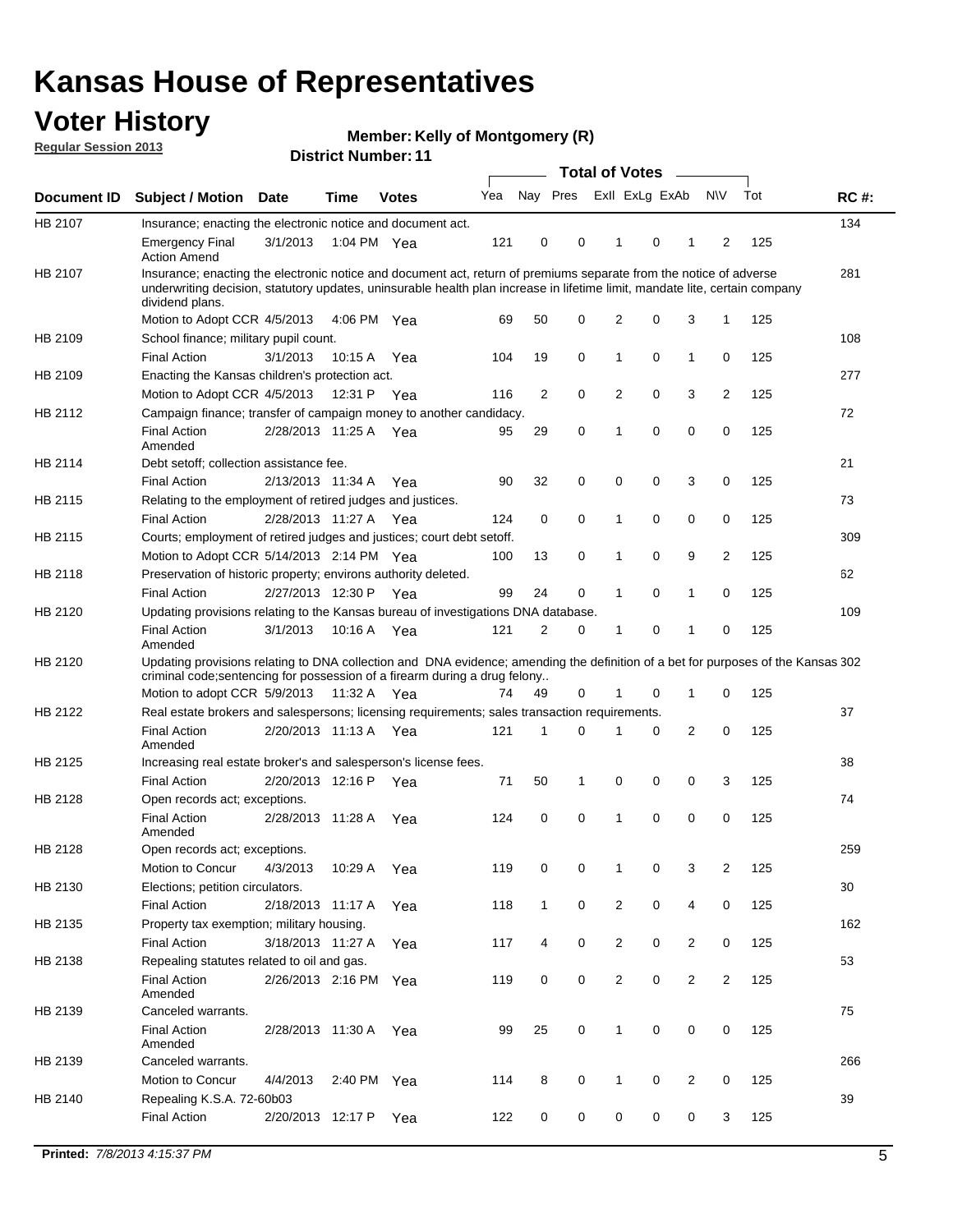### **Voter History**

**Member: Kelly of Montgomery (R)** 

**Regular Session 2013**

|             |                                                                                                                                              |          |                       |              |     |             | <b>Total of Votes</b>   |              |   | $\sim 100$ m $^{-1}$ |           |     |             |
|-------------|----------------------------------------------------------------------------------------------------------------------------------------------|----------|-----------------------|--------------|-----|-------------|-------------------------|--------------|---|----------------------|-----------|-----|-------------|
| Document ID | <b>Subject / Motion Date</b>                                                                                                                 |          | Time                  | <b>Votes</b> | Yea |             | Nay Pres ExII ExLg ExAb |              |   |                      | <b>NV</b> | Tot | <b>RC#:</b> |
| HB 2141     | Repealer; elections process for certain unified school districts.                                                                            |          |                       |              |     |             |                         |              |   |                      |           |     | 24          |
|             | <b>Final Action</b>                                                                                                                          |          | 2/14/2013 11:23 A Yea |              | 123 | 0           | 0                       | 0            | 0 | 1                    | 1         | 125 |             |
| HB 2142     | Certain educational statutes concerning USD land transfers and higher education loan and grant programs.                                     |          |                       |              |     |             |                         |              |   |                      |           |     | 40          |
|             | <b>Final Action</b>                                                                                                                          |          | 2/20/2013 12:19 P Yea |              | 122 | 0           | 0                       | 0            | 0 | $\Omega$             | 3         | 125 |             |
| HB 2143     | Repealing outdated provisions relating to the purchase of certain real estate by the department of corrections.                              |          |                       |              |     |             |                         |              |   |                      |           |     | 34          |
|             | <b>Final Action</b>                                                                                                                          |          | 2/20/2013 11:09 A Yea |              | 122 | 0           | 0                       | 1            | 0 | $\overline{2}$       | 0         | 125 |             |
| HB 2144     | Repealing unnecessary statutes relating to juveniles.                                                                                        |          |                       |              |     |             |                         |              |   |                      |           |     | 76          |
|             | <b>Final Action</b>                                                                                                                          |          | 2/28/2013 11:32 A Yea |              | 124 | $\mathbf 0$ | 0                       | 1            | 0 | 0                    | 0         | 125 |             |
| HB 2145     | Repealing K.S.A. 75-5028; concerning the sale of real estate by the secretary of transportation.                                             |          |                       |              |     |             |                         |              |   |                      |           |     | 35          |
|             | <b>Final Action</b>                                                                                                                          |          | 2/20/2013 11:11 A Yea |              | 122 | 0           | 0                       | 1            | 0 | 2                    | 0         | 125 |             |
| HB 2146     | Repealing the cancer drug repository program K.S.A. 2012 Supp. 65-1664 through 65-1667 and amending K.S.A. 2012 Supp. 77<br>65-1636.         |          |                       |              |     |             |                         |              |   |                      |           |     |             |
|             | <b>Final Action</b>                                                                                                                          |          | 2/28/2013 11:33 A     | Yea          | 124 | 0           | 0                       | 1            | 0 | 0                    | 0         | 125 |             |
| HB 2147     | Repealer; use of metric system on certain road signs and markers, moving of heavy vehicles on bridges or culverts, interstate 94<br>bridges. |          |                       |              |     |             |                         |              |   |                      |           |     |             |
|             | <b>Final Action</b>                                                                                                                          | 3/1/2013 |                       | 9:52 AM Yea  | 123 | $\mathbf 0$ | 0                       |              | 0 | 1                    | 0         | 125 |             |
| HB 2148     | Repealers; postsecondary education scholarship provisions.                                                                                   |          |                       |              |     |             |                         |              |   |                      |           |     | 41          |
|             | <b>Final Action</b>                                                                                                                          |          | 2/20/2013 12:21 P     | Yea          | 106 | 16          | 0                       | $\mathbf 0$  | 0 | $\mathbf 0$          | 3         | 125 |             |
| HB 2149     | Repealers; postsecondary education student loans and tuition grants.                                                                         |          |                       |              |     |             |                         |              |   |                      |           |     | 42          |
|             | <b>Final Action</b>                                                                                                                          |          | 2/20/2013 12:22 P     | Yea          | 108 | 14          | 0                       | 0            | 0 | $\Omega$             | 3         | 125 |             |
| HB 2149     | Repealing a \$500,000 transfer from highway patrol training center fund to the state general fund.                                           |          |                       |              |     |             |                         |              |   |                      |           |     | 314         |
|             | Motion to Concur                                                                                                                             |          | 5/23/2013 10:22 A Yea |              | 113 | 0           | 0                       |              | 0 | 8                    | 3         | 125 |             |
| HB 2150     | Repealers; workforce development loan program act.                                                                                           |          |                       |              |     |             |                         |              |   |                      |           |     | 78          |
|             | <b>Final Action</b>                                                                                                                          |          | 2/28/2013 11:34 A Yea |              | 94  | 30          | 0                       | 1            | 0 | 0                    | 0         | 125 |             |
| HB 2150     | Senate Substitute for HB 2150 by Committee on Commerce--Concerning the Kansas employment first oversight commission.                         |          |                       |              |     |             |                         |              |   |                      |           |     | 267         |
|             | Motion to Concur                                                                                                                             |          | 4/4/2013 2:44 PM Yea  |              | 110 | 12          | 0                       | 1            | 0 | 2                    | 0         | 125 |             |
| HB 2151     | Repealers; report on medically underserved areas of the state.                                                                               |          |                       |              |     |             |                         |              |   |                      |           |     | 63          |
|             | <b>Final Action</b>                                                                                                                          |          | 2/27/2013 12:31 P     | Yea          | 123 | 0           | 0                       | 1            | 0 | 1                    | 0         | 125 |             |
| HB 2152     | Repealer: uniform land sales practices act.                                                                                                  |          |                       |              |     |             |                         |              |   |                      |           |     | 36          |
|             | <b>Final Action</b>                                                                                                                          |          | 2/20/2013 11:12 A     | Yea          | 122 | 0           | 0                       | 1            | 0 | 2                    | 0         | 125 |             |
| HB 2153     | Unused medications act; dontating entities.                                                                                                  |          |                       |              |     |             |                         |              |   |                      |           |     | 64          |
|             | <b>Final Action</b><br>Amended                                                                                                               |          | 2/27/2013 12:33 P     | Yea          | 123 | 0           | 0                       | 1            | 0 | $\mathbf{1}$         | 0         | 125 |             |
| HB 2154     | Senate Substitute for HB 2154 by Committee on Public Health and Welfare--Cosmetology; relating to licensure and renewal of 31                |          |                       |              |     |             |                         |              |   |                      |           |     |             |
|             | persons, salons and clinics.                                                                                                                 |          |                       |              |     |             |                         |              |   |                      |           |     |             |
|             | <b>Final Action</b><br>Amended                                                                                                               |          | 2/18/2013 11:19 A     | Yea          | 119 | 0           | 0                       | 2            | 0 | 4                    | 0         | 125 |             |
| HB 2155     | Cosmetology; relating to licensure and renewal.                                                                                              |          |                       |              |     |             |                         |              |   |                      |           |     | 32          |
|             | <b>Final Action</b>                                                                                                                          |          | 2/18/2013 11:21 A Yea |              | 119 | 0           | 0                       | 2            | 0 |                      | 0         | 125 |             |
| HB 2156     | Amended<br>Repealers; school finance; area vocational school fund; local effort as applied to U.S.D. No. 450                                 |          |                       |              |     |             |                         |              |   |                      |           |     | 43          |
|             |                                                                                                                                              |          |                       |              |     |             |                         |              |   |                      |           |     |             |
|             | <b>Final Action</b>                                                                                                                          |          | 2/20/2013 12:23 P Yea |              | 122 | 0           | 0                       | 0            | 0 | 0                    | 3         | 125 |             |
| HB 2160     | Quality care assessment on skilled nursing care facilities.                                                                                  |          |                       |              |     |             |                         |              |   |                      |           |     | 144         |
|             | <b>Final Action</b>                                                                                                                          | 3/7/2013 |                       | 12:13 P Yea  | 100 | 21          | 0                       | 1            | 0 | 3                    | 0         | 125 |             |
| HB 2162     | Prohibition on use of state appropriated moneys to lobby relating to gun control at federal, state and local ogvernment level.               |          |                       |              |     |             |                         |              |   |                      |           |     | 79          |
|             | <b>Final Action</b><br>Amended                                                                                                               |          | 2/28/2013 11:36 A Yea |              | 120 | 4           | 0                       | 1            | 0 | 0                    | 0         | 125 |             |
| HB 2162     | Prohibition on use of state appropriated moneys to lobby at federal, state and local government levels relating to gun control.              |          |                       |              |     |             |                         |              |   |                      |           |     | 312         |
|             | Motion to adopt CCR 5/21/2013 2:52 PM Yea                                                                                                    |          |                       |              | 83  | 28          | 0                       |              | 0 | 13                   | 0         | 125 |             |
| HB 2163     | Relating to garnishment proceedings.                                                                                                         |          |                       |              |     |             |                         |              |   |                      |           |     | 80          |
|             | <b>Final Action</b>                                                                                                                          |          | 2/28/2013 11:37 A Yea |              | 124 | 0           | 0                       | $\mathbf{1}$ | 0 | 0                    | 0         | 125 |             |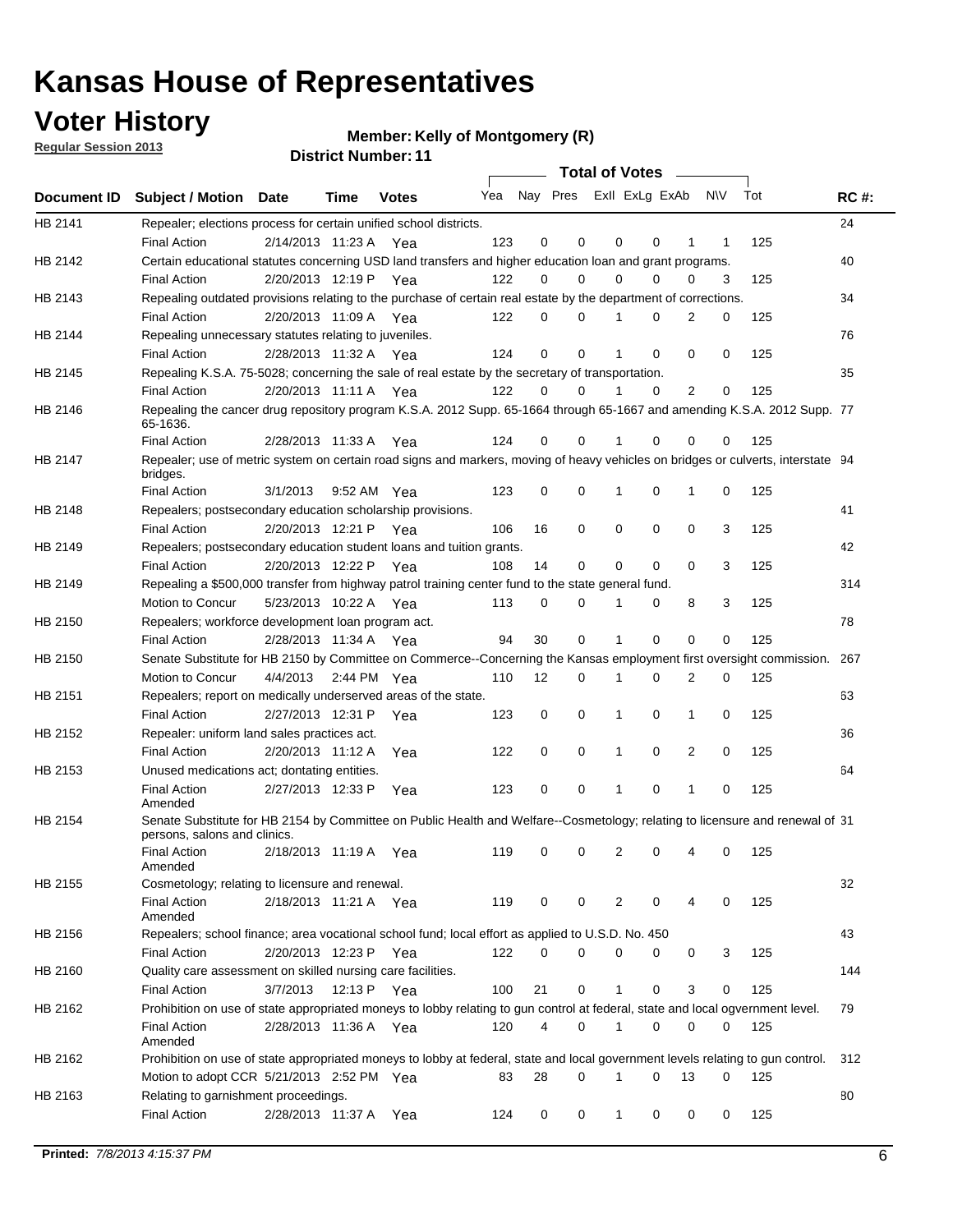### **Voter History**

**Member: Kelly of Montgomery (R)** 

**Regular Session 2013**

|             |                                                                                                                                                                                                                                    |                       |         | <b>DISTRICT NUMBER</b> : 11 |     |              |          | <b>Total of Votes</b> |                |                |              |     |             |
|-------------|------------------------------------------------------------------------------------------------------------------------------------------------------------------------------------------------------------------------------------|-----------------------|---------|-----------------------------|-----|--------------|----------|-----------------------|----------------|----------------|--------------|-----|-------------|
| Document ID | <b>Subject / Motion</b>                                                                                                                                                                                                            | <b>Date</b>           | Time    | <b>Votes</b>                | Yea | Nay Pres     |          |                       | Exll ExLg ExAb | $\sim$         | <b>NV</b>    | Tot | <b>RC#:</b> |
| HB 2164     | Relating to jurors; information disqualifying prospective juror from jury service.                                                                                                                                                 |                       |         |                             |     |              |          |                       |                |                |              |     | 47          |
|             | <b>Final Action</b><br>Amended                                                                                                                                                                                                     | 2/25/2013 12:12 P Yea |         |                             | 75  | 45           | 0        | 0                     | 0              | 0              | 5            | 125 |             |
| HB 2164     | Juries and grand juries.                                                                                                                                                                                                           |                       |         |                             |     |              |          |                       |                |                |              |     | 284         |
|             | Motion to Adopt CCR 4/5/2013                                                                                                                                                                                                       |                       | 5:53 PM | Yea                         | 92  | 28           | 0        | 2                     | 0              | 2              | 1            | 125 |             |
| HB 2166     | Sub HB 2166 by Committee on Judiciary -- Relating to the medical assistance recovery program.                                                                                                                                      |                       |         |                             |     |              |          |                       |                |                |              |     | 165         |
|             | Final Action Sub Bill 3/19/2013 10:34 A<br>Amended                                                                                                                                                                                 |                       |         | Yea                         | 112 | 11           | 0        | 1                     | 0              | 1              | 0            | 125 |             |
| HB 2167     | Establishing Native American legislative day at the capitol.                                                                                                                                                                       |                       |         |                             |     |              |          |                       |                |                |              |     | 54          |
|             | <b>Final Action</b>                                                                                                                                                                                                                | 2/26/2013 2:17 PM Yea |         |                             | 119 | 0            | $\Omega$ | 2                     | 0              | 2              | 2            | 125 |             |
| HB 2167     | Senate Substitute for HB 2167 by Committee on Federal and State Affairs -- Concerning fireworks; regulations thereof.                                                                                                              |                       |         |                             |     |              |          |                       |                |                |              |     | 261         |
|             | Motion to Concur                                                                                                                                                                                                                   | 4/4/2013              |         | 11:11 A Yea                 | 100 | 23           | 0        | 1                     | 0              | $\mathbf 1$    | 0            | 125 |             |
| HB 2169     | Allowing for proceedings to determine final disposition of prisoner's pending probation revocations.                                                                                                                               |                       |         |                             |     |              |          |                       |                |                |              |     | 49          |
|             | <b>Final Action</b>                                                                                                                                                                                                                | 2/26/2013 2:10 PM Yea |         |                             | 119 | 0            | $\Omega$ | 0                     | 0              | 0              | 6            | 125 |             |
| HB 2170     | Concerning sentencing dispositions, probation and postrelease supervision.                                                                                                                                                         |                       |         |                             |     |              |          |                       |                |                |              |     | 110         |
|             | <b>Final Action</b><br>Amended                                                                                                                                                                                                     | 3/1/2013              |         | 10:23 A Yea                 | 79  | 44           | 0        | 1                     | 0              | 1              | 0            | 125 |             |
| HB 2170     | Concerning sentencing dispositions, probation and postrelease supervision.                                                                                                                                                         |                       |         |                             |     |              |          |                       |                |                |              |     | 256         |
|             | <b>Motion to Concur</b>                                                                                                                                                                                                            | 4/1/2013              | 10:54 A | Yea                         | 75  | 44           | 0        | 1                     | 0              | $\overline{2}$ | 3            | 125 |             |
| HB 2172     | Cemeteries; cemetery corporations and cemetery merchandise.                                                                                                                                                                        |                       |         |                             |     |              |          |                       |                |                |              |     | 81          |
|             | <b>Final Action</b><br>Amended                                                                                                                                                                                                     | 2/28/2013 11:38 A Yea |         |                             | 124 | 0            | $\Omega$ | 1                     | $\Omega$       | $\Omega$       | 0            | 125 |             |
| HB 2176     | The Eisenhower foundation license plate.                                                                                                                                                                                           |                       |         |                             |     |              |          |                       |                |                |              |     | 57          |
|             | <b>Final Action</b>                                                                                                                                                                                                                | 2/27/2013 12:11 P     |         | Yea                         | 112 | 11           | 0        | 0                     | 0              | 1              | 1            | 125 |             |
| HB 2177     | Relating to motor carriers; concerning safety rules and regulations; certificates of convenience and necessity; transportation of 55<br>certain materials.                                                                         |                       |         |                             |     |              |          |                       |                |                |              |     |             |
|             | <b>Final Action</b><br>Amended                                                                                                                                                                                                     | 2/26/2013 2:18 PM Yea |         |                             | 119 | 0            | 0        | 2                     | 0              | $\overline{2}$ | 2            | 125 |             |
| HB 2179     | Amending the secretary of labor's role of taking assignment of wage claims.                                                                                                                                                        |                       |         |                             |     |              |          |                       |                |                |              |     | 111         |
|             | <b>Final Action</b><br>Amended                                                                                                                                                                                                     | 3/1/2013              | 10:24 A | Yea                         | 87  | 36           | 0        | 1                     | 0              | 1              | 0            | 125 |             |
| HB 2181     | Authorizing licensing bodies to accept certain online distance education courses towards licensure for military service member 55<br>applicants                                                                                    |                       |         |                             |     |              |          |                       |                |                |              |     |             |
|             | <b>Final Action</b>                                                                                                                                                                                                                | 2/27/2013 12:34 P     |         | Yea                         | 123 | 0            | 0        | 1                     | 0              | 1              | 0            | 125 |             |
| HB 2182     | Relating to grand juries.                                                                                                                                                                                                          |                       |         |                             |     |              |          |                       |                |                |              |     | 152         |
|             | <b>Final Action</b><br>Amended                                                                                                                                                                                                     | 3/13/2013 11:20 A     |         | Yea                         | 100 | 24           | 0        | 0                     | 0              | 1              | 0            | 125 |             |
| HB 2183     | Substitute HB 2183 by Committee on Health and Human Services - - designation and control of infectious and contagious<br>diseases.                                                                                                 |                       |         |                             |     |              |          |                       |                |                |              |     | 112         |
|             | Final Action Sub Bill 3/1/2013<br>Amended                                                                                                                                                                                          |                       | 10:26 A | Yea                         | 122 | $\mathbf{1}$ | 0        | $\mathbf{1}$          | 0              | 1              | 0            | 125 |             |
| HB 2183     | Substitute HB 2183 by Committee on Health and Human Services -- department of health and environment statutory duties<br>and functions, infectious and contagious diseases, laboratory services, health information technology and |                       |         |                             |     |              |          |                       |                |                |              |     | 297         |
|             | Motion to Adopt CCR 4/5/2013                                                                                                                                                                                                       |                       |         | 9:37 PM Yea                 | 120 | 0            | $\Omega$ | 2                     | 0              | 2              | 1            | 125 |             |
| HB 2185     | Consolidation of citites and counties; dual majority vote.                                                                                                                                                                         |                       |         |                             |     |              |          |                       |                |                |              |     | 113         |
|             | <b>Final Action</b><br>Amended                                                                                                                                                                                                     | 3/1/2013              |         | 10:27 A Yea                 | 119 | 4            | 0        | $\mathbf{1}$          | 0              | 1              | 0            | 125 |             |
| HB 2193     | Public facilities; accessiblity standards for disabled persons.                                                                                                                                                                    |                       |         |                             |     |              |          |                       |                |                |              |     | 145         |
|             | <b>Final Action</b>                                                                                                                                                                                                                | 3/7/2013              | 12:14 P | Yea                         | 121 | 0            | 0        | $\mathbf{1}$          | 0              | 3              | 0            | 125 |             |
| HB 2195     | Claims against the state; 2012 Joint Committee recommendations.                                                                                                                                                                    |                       |         |                             |     |              |          |                       |                |                |              |     | 146         |
|             | <b>Final Action</b><br>Amended                                                                                                                                                                                                     | 3/7/2013              | 12:16 P | Yea                         | 110 | 10           | 0        | $\mathbf{1}$          | 0              | 3              | $\mathbf{1}$ | 125 |             |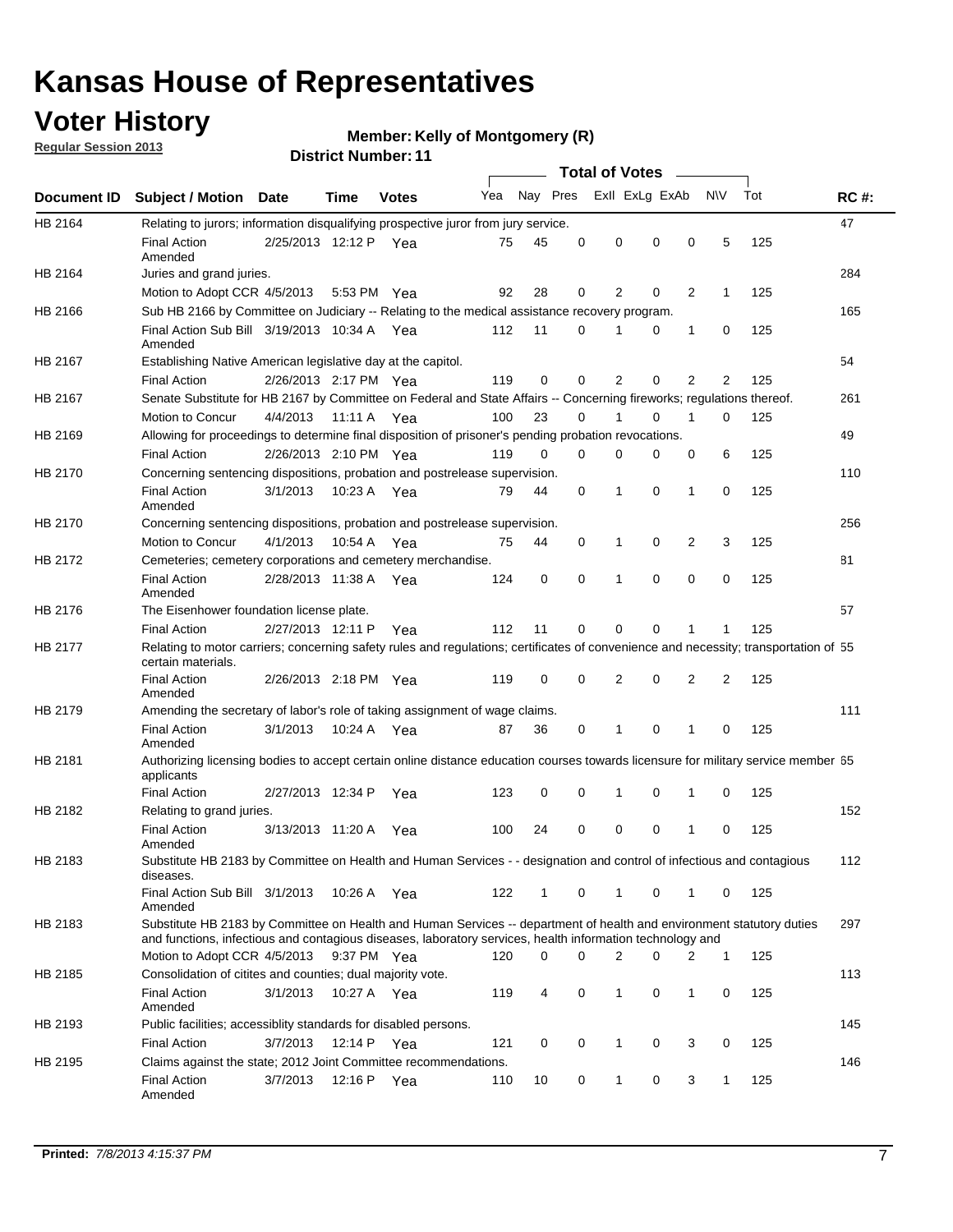### **Voter History**

**Member: Kelly of Montgomery (R)** 

**Regular Session 2013**

|                |                                                                                                                                                                                                                |                       |             |              |     |          |   | <b>Total of Votes</b> |   |                |              |     |             |
|----------------|----------------------------------------------------------------------------------------------------------------------------------------------------------------------------------------------------------------|-----------------------|-------------|--------------|-----|----------|---|-----------------------|---|----------------|--------------|-----|-------------|
| Document ID    | <b>Subject / Motion Date</b>                                                                                                                                                                                   |                       | Time        | <b>Votes</b> | Yea | Nay Pres |   | Exll ExLg ExAb        |   |                | <b>NV</b>    | Tot | <b>RC#:</b> |
| <b>HB 2197</b> | Kansas state high school activities association; membership of board of directors and executive board.                                                                                                         |                       |             |              |     |          |   |                       |   |                |              |     | 249         |
|                | <b>Emergency Final</b><br><b>Action Amend</b>                                                                                                                                                                  | 3/26/2013 8:46 PM Nay |             |              | 69  | 53       | 0 |                       | 0 | 2              | 0            | 125 |             |
| HB 2199        | Second amendment protection act.                                                                                                                                                                               |                       |             |              |     |          |   |                       |   |                |              |     | 157         |
|                | <b>Final Action</b><br>Amended                                                                                                                                                                                 | 3/14/2013 11:34 A     |             | Yea          | 94  | 29       | 0 | 0                     | 0 | 2              | 0            | 125 |             |
| HB 2199        | Senate Substitute for HB 2199 by Committee on Federal and State Affairs--Secretary of Administration; successor; diretor of<br>accounts and reports; certain rules and regulations; Kansas liguor control act. |                       |             |              |     |          |   |                       |   |                |              |     | 313         |
|                | Motion to adopt CCR 5/22/2013 2:17 PM Yea                                                                                                                                                                      |                       |             |              | 89  | 23       | 0 | 1                     | 0 | 12             | 0            | 125 |             |
| HB 2200        | Executive chief information technology officer; office of information tehcnology services.                                                                                                                     |                       |             |              |     |          |   |                       |   |                |              |     | 114         |
|                | <b>Final Action</b><br>Amended                                                                                                                                                                                 | 3/1/2013              | 10:28 A     | Yea          | 121 | 2        | 0 | 1                     | 0 | 1              | 0            | 125 |             |
| HB 2201        | Telecommunications; regulation by the state corporation commission and distributions from the Kansas universal service<br>fund.                                                                                |                       |             |              |     |          |   |                       |   |                |              |     | 33          |
|                | <b>Final Action</b><br>Amended                                                                                                                                                                                 | 2/18/2013 11:24 A Yea |             |              | 118 | 1        | 0 | 2                     | 0 | 4              | 0            | 125 |             |
| HB 2201        | Telecommunications; regulation by the state corporation commission and distributions from the Kansas universal service<br>fund.                                                                                |                       |             |              |     |          |   |                       |   |                |              |     | 278         |
|                | Motion to Adopt CCR 4/5/2013                                                                                                                                                                                   |                       | 12:57 P     | Yea          | 99  | 20       | 0 | 2                     | 0 | 3              | $\mathbf{1}$ | 125 |             |
| HB 2202        | Providing automatic relief from certain motor carrier restrictions upon the governor's declaration of emergency.                                                                                               |                       |             |              |     |          |   |                       |   |                |              |     | 44          |
|                | <b>Final Action</b><br>Amended                                                                                                                                                                                 | 2/20/2013 12:25 P     |             | Yea          | 122 | 0        | 0 | 0                     | 0 | 0              | 3            | 125 |             |
| HB 2203        | Relating to exercise of religion.                                                                                                                                                                              |                       |             |              |     |          |   |                       |   |                |              |     | 115         |
|                | <b>Final Action</b><br>Amended                                                                                                                                                                                 | 3/1/2013              |             | 10:31 A Yea  | 109 | 14       | 0 | 1                     | 0 | 1              | 0            | 125 |             |
| HB 2203        | Relating to exercise of religion.                                                                                                                                                                              |                       |             |              |     |          |   |                       |   |                |              |     | 200         |
|                | Motion to Concur                                                                                                                                                                                               | 3/25/2013 9:41 AM     |             | Yea          | 109 | 12       | 0 | 2                     | 0 | 2              | 0            | 125 |             |
| HB 2204        | Relating to redemption of real property.                                                                                                                                                                       |                       |             |              |     |          |   |                       |   |                |              |     | 116         |
|                | <b>Final Action</b><br>Amended                                                                                                                                                                                 | 3/1/2013              | 10:32 A     | Yea          | 123 | 0        | 0 | 1                     | 0 | 1              | 0            | 125 |             |
| HB 2204        | Extending the judicial branch surcharge for two years.                                                                                                                                                         |                       |             |              |     |          |   |                       |   |                |              |     | 308         |
|                | Motion to adopt CCR 5/13/2013 10:38 A                                                                                                                                                                          |                       |             | Yea          | 121 | 1        | 0 | 0                     | 0 | 3              | 0            | 125 |             |
| HB 2205        | Adoption hearings; time and waiver of notice.                                                                                                                                                                  |                       |             |              |     |          |   |                       |   |                |              |     | 117         |
|                | <b>Final Action</b><br>Amended                                                                                                                                                                                 | 3/1/2013              | 10:33 A     | Yea          | 123 | 0        | 0 | 1                     | 0 | 1              | 0            | 125 |             |
| HB 2207        | Substitute HB 2207 by Committee on Agriculture and Natural Resources--Amending provisions relating to the regulation and<br>certification of animal feeding facilities.                                        |                       |             |              |     |          |   |                       |   |                |              |     | 56          |
|                | Final Action Sub Bill 2/26/2013 2:20 PM Yea                                                                                                                                                                    |                       |             |              | 119 | 0        | 0 | 2                     | 0 | $\overline{2}$ | 2            | 125 |             |
| HB 2207        | Substitute HB 2207 by Committee on Agriculture and Natural Resources--Amending provisions relating to the regulation and 257<br>certification of animal feeding facilities.                                    |                       |             |              |     |          |   |                       |   |                |              |     |             |
|                | Motion to Concur                                                                                                                                                                                               | 4/1/2013              | 2:23 PM Yea |              | 119 | 0        | 0 | 1                     | 0 | 3              | 2            | 125 |             |
| HB 2209        | Amendments to the Kansas offender registration act.                                                                                                                                                            |                       |             |              |     |          |   |                       |   |                |              |     | 66          |
|                | <b>Final Action</b><br>Amended                                                                                                                                                                                 | 2/27/2013 12:35 P Yea |             |              | 123 | 0        | 0 | $\mathbf{1}$          | 0 | $\mathbf{1}$   | 0            | 125 |             |
| HB 2210        | Elections; change of party affiliation.                                                                                                                                                                        |                       |             |              |     |          |   |                       |   |                |              |     | 132         |
|                | <b>Emergency Final</b><br><b>Action Amend</b>                                                                                                                                                                  | 3/1/2013              | 1:02 PM Yea |              | 72  | 49       | 0 | 1                     | 0 | 1              | 2            | 125 |             |
| HB 2212        | Concerning the requirements to receiving a service grant through the veterans claims assistance program.                                                                                                       |                       |             |              |     |          |   |                       |   |                |              |     | 118         |
|                | <b>Final Action</b>                                                                                                                                                                                            | 3/1/2013              | 10:34 A Yea |              | 123 | 0        | 0 | $\mathbf{1}$          | 0 | 1              | 0            | 125 |             |
| HB 2213        | Member elections and retirement benefit determinations and one-time payments under KPERS act of 2015.                                                                                                          |                       |             |              |     |          |   |                       |   |                |              |     | 27          |
|                | <b>Final Action</b><br>Amended                                                                                                                                                                                 | 2/15/2013 11:19 A Yea |             |              | 115 | 0        | 0 | 2                     | 2 | 3              | 3            | 125 |             |
| HB 2213        | Member elections and retirement benefit determinations and one-time payments under KPERS act of 2015.<br>Motion to adopt CCR 5/20/2013 2:11 PM Yea                                                             |                       |             |              | 104 | 0        | 0 | 1                     | 0 | 16             | 4            | 125 | 311         |
|                |                                                                                                                                                                                                                |                       |             |              |     |          |   |                       |   |                |              |     |             |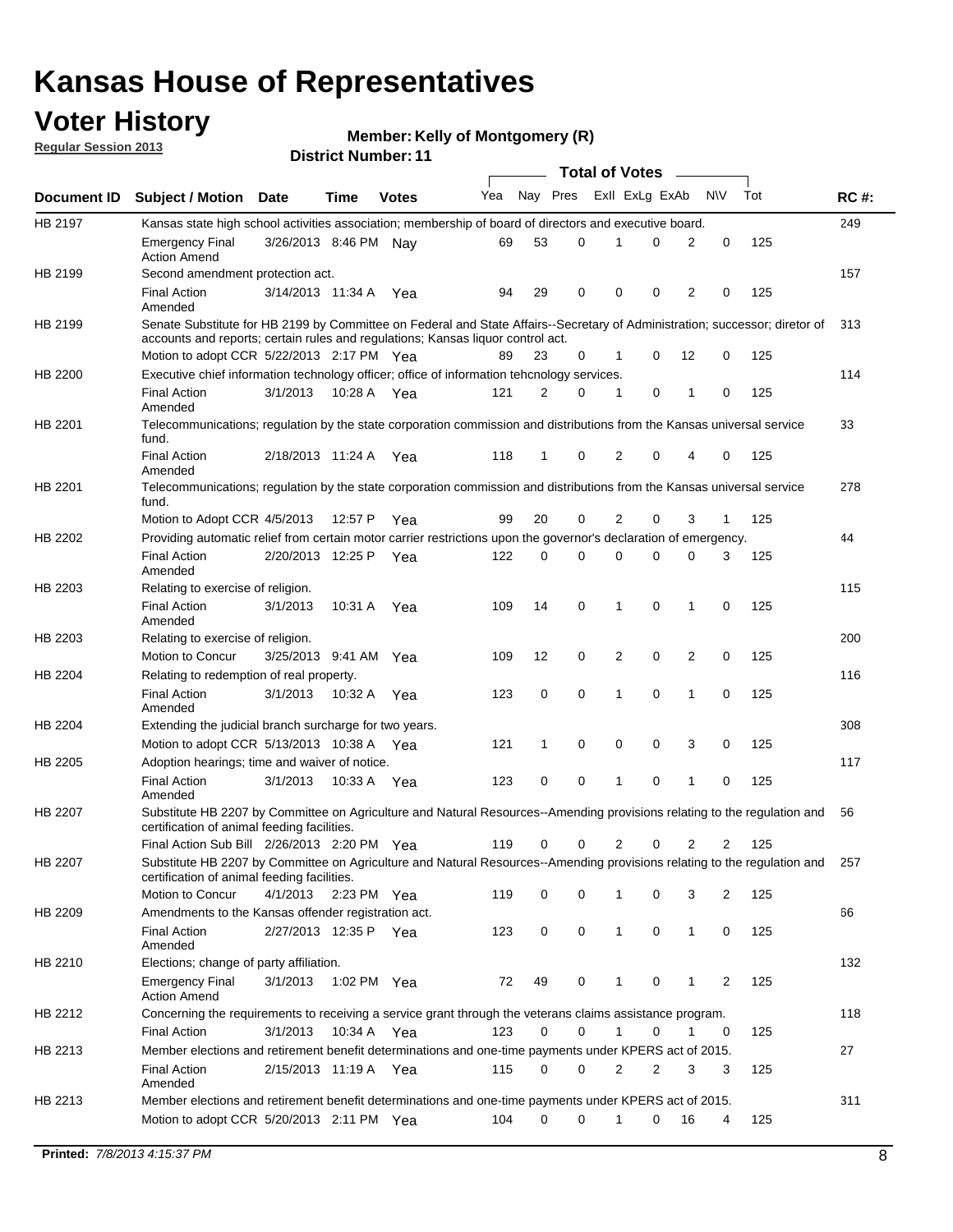### **Voter History**

**Member: Kelly of Montgomery (R)** 

**Regular Session 2013**

|             |                                                                                                                                                                                                       |                       |         | <b>DISTRICT MUTHDEL: 11</b> |     |          |          |          | Total of Votes – |                |              |     |             |
|-------------|-------------------------------------------------------------------------------------------------------------------------------------------------------------------------------------------------------|-----------------------|---------|-----------------------------|-----|----------|----------|----------|------------------|----------------|--------------|-----|-------------|
| Document ID | <b>Subject / Motion</b>                                                                                                                                                                               | <b>Date</b>           | Time    | <b>Votes</b>                | Yea | Nay Pres |          |          | Exll ExLg ExAb   |                | N\V          | Tot | <b>RC#:</b> |
| HB 2216     | Repealing certain joint committees and amending related statutes; amending the joint committees on special claims against<br>the state.                                                               |                       |         |                             |     |          |          |          |                  |                |              |     | 119         |
|             | <b>Final Action</b><br>Amended                                                                                                                                                                        | 3/1/2013              | 10:36 A | Yea                         | 91  | 32       | 0        | 1        | 0                | 1              | 0            | 125 |             |
| HB 2216     | Repealing certain joint committees and amending related statutes; amending the joint committees on special claims against<br>the state.                                                               |                       |         |                             |     |          |          |          |                  |                |              |     | 323         |
|             | Motion to adopt CCR 6/2/2013                                                                                                                                                                          |                       | 12:18 A | Nav                         | 81  | 28       | 0        |          | 0                | 6              | 9            | 125 |             |
| HB 2217     | Creating the crime of female genital mutilation and setting the penalty.                                                                                                                              |                       |         |                             |     |          |          |          |                  |                |              |     | 120         |
|             | <b>Final Action</b><br>Amended                                                                                                                                                                        | 3/1/2013              |         | 10:37 A Yea                 | 123 | 0        | 0        | 1        | 0                | $\mathbf{1}$   | 0            | 125 |             |
| HB 2218     | Driving under the influence of alcohol or drugs; tests; implied consent; administrative hearings.                                                                                                     |                       |         |                             |     |          |          |          |                  |                |              |     | 82          |
|             | <b>Final Action</b>                                                                                                                                                                                   | 2/28/2013 11:40 A Yea |         |                             | 124 | 0        | $\Omega$ | 1        | 0                | 0              | $\Omega$     | 125 |             |
| HB 2218     | Driving under the influence of alcohol or drugs; boating under the influence of alcohol or drugs; tests; implied consent;<br>administrative hearings; aggravated battery DUI.                         |                       |         |                             |     |          |          |          |                  |                |              |     | 303         |
|             | Motion to adopt CCR 5/9/2013                                                                                                                                                                          |                       | 11:46 A | Yea                         | 120 | 2        | 0        | 1        | 0                | 1              | 1            | 125 |             |
| HB 2221     | Enacting the equal access act; school employees; professional employees organization.                                                                                                                 |                       |         |                             |     |          |          |          |                  |                |              |     | 83          |
|             | <b>Final Action</b>                                                                                                                                                                                   | 2/28/2013 11:42 A     |         | Yea                         | 71  | 53       | 0        | 1        | 0                | 0              | 0            | 125 |             |
| HB 2222     | School districts; bullying policies.                                                                                                                                                                  |                       |         |                             |     |          |          |          |                  |                |              |     | 141         |
|             | <b>Emergency Final</b><br><b>Action Amend</b>                                                                                                                                                         | 3/1/2013              |         | 1:13 PM Yea                 | 119 | 1        | 1        | 1        | 0                | 1              | 2            | 125 |             |
| HB 2228     | Decreased employer payments to group insurance reserve fund for KPERS plan of death and long-term disability benefits<br>during fiscal years 2014 and 2015.                                           |                       |         |                             |     |          |          |          |                  |                |              |     | 28          |
|             | <b>Final Action</b><br>Amended                                                                                                                                                                        | 2/15/2013 11:21 A     |         | Yea                         | 115 | 0        | 0        | 2        | $\overline{2}$   | 3              | 3            | 125 |             |
| HB 2231     | Substitute HB 2231 by Committee on Appropriations - Appropriations for FY 2014, FY 2015, FY 2016, FY 2017 and FY 2018<br>for various state agencies; capital improvement projects.                    |                       |         |                             |     |          |          |          |                  |                |              |     | 177         |
|             | Final Action Sub Bill 3/20/2013 10:29 A Yea<br>Amended                                                                                                                                                |                       |         |                             | 68  | 55       | 0        |          | 0                | 1              | 0            | 125 |             |
| HB 2234     | Contracts between the Kansas turnpike authority and the Kansas department of transportation.                                                                                                          |                       |         |                             |     |          |          |          |                  |                |              |     | 151         |
|             | <b>Final Action</b><br>Amended                                                                                                                                                                        | 3/11/2013 11:16 A Yea |         |                             | 81  | 41       | $\Omega$ | $\Omega$ | 1                | $\overline{2}$ | 0            | 125 |             |
| HB 2234     | Naming the secretary of transportation as the director of operations of the Kansas turnpike authority; pertaining to certain<br>contracts between the authority and the department of transportation. |                       |         |                             |     |          |          |          |                  |                |              |     | 299         |
|             | Motion to Adopt CCR 4/5/2013                                                                                                                                                                          |                       | 10:12 P | Yea                         | 76  | 44       | 0        | 2        | 0                | 2              | $\mathbf{1}$ | 125 |             |
| HB 2244     | Taxation of watercraft.<br><b>Emergency Final</b>                                                                                                                                                     | 3/26/2013 8:49 PM Yea |         |                             | 107 | 15       | 0        | 1        | 0                | 2              | 0            | 125 | 250         |
|             | <b>Action Amend</b>                                                                                                                                                                                   |                       |         |                             |     |          |          |          |                  |                |              |     |             |
| HB 2249     | City annexation of fire district land; double taxation; refund.<br><b>Final Action</b>                                                                                                                | 3/1/2013 10:39 A Yea  |         |                             | 101 | 22       | 0        |          | 0                |                | 0            | 125 | 121         |
| HB 2249     | Amended                                                                                                                                                                                               |                       |         |                             |     |          |          |          |                  |                |              |     | 310         |
|             | Certain property issues; fire districts; historic preservation; solid waste.                                                                                                                          |                       |         |                             |     |          |          |          |                  |                | 0            |     |             |
|             | Motion to Adopt CCR 5/17/2013 10:25 A Yea                                                                                                                                                             |                       |         |                             | 92  | 18       | 0        | 1        | 0                | 14             |              | 125 |             |
| HB 2252     | Eliminating the statute of limitations for prosecutions of rape and aggravated criminal sodomy.                                                                                                       |                       |         |                             |     |          |          |          |                  |                |              |     | 122         |
|             | <b>Final Action</b><br>Amended                                                                                                                                                                        | 3/1/2013              |         | 10:40 A Yea                 | 123 | 0        | 0        | 1        | 0                | $\mathbf{1}$   | 0            | 125 |             |
| HB 2253     | Abortion; prohibiting funding for abortion services; amending late-term abortion and woman's- right-to-know statutes.                                                                                 |                       |         |                             |     |          |          |          |                  |                |              |     | 178         |
|             | <b>Final Action</b><br>Amended                                                                                                                                                                        | 3/20/2013 10:31 A Yea |         |                             | 92  | 31       | 0        | 1        | 0                | 1              | 0            | 125 |             |
| HB 2253     | Abortion; prohibiting funding for abortion services; amending late-term abortion and woman's- right-to-know statutes.                                                                                 |                       |         |                             |     |          |          |          |                  |                |              |     | 301         |
|             | Motion to Adopt CCR 4/5/2013                                                                                                                                                                          |                       | 10:34 P | Yea                         | 90  | 30       | 0        | 2        | 0                | 2              | $\mathbf{1}$ | 125 |             |
| HB 2255     | Economic development; investments in telecommunications machinery and equipment.                                                                                                                      |                       |         |                             |     |          |          |          |                  |                |              |     | 142         |
|             | EFA Sub Bill<br>Amended                                                                                                                                                                               | 3/1/2013              |         | 1:15 PM $Yea$               | 116 | 5        | 0        | 1        | 0                | 1              | 2            | 125 |             |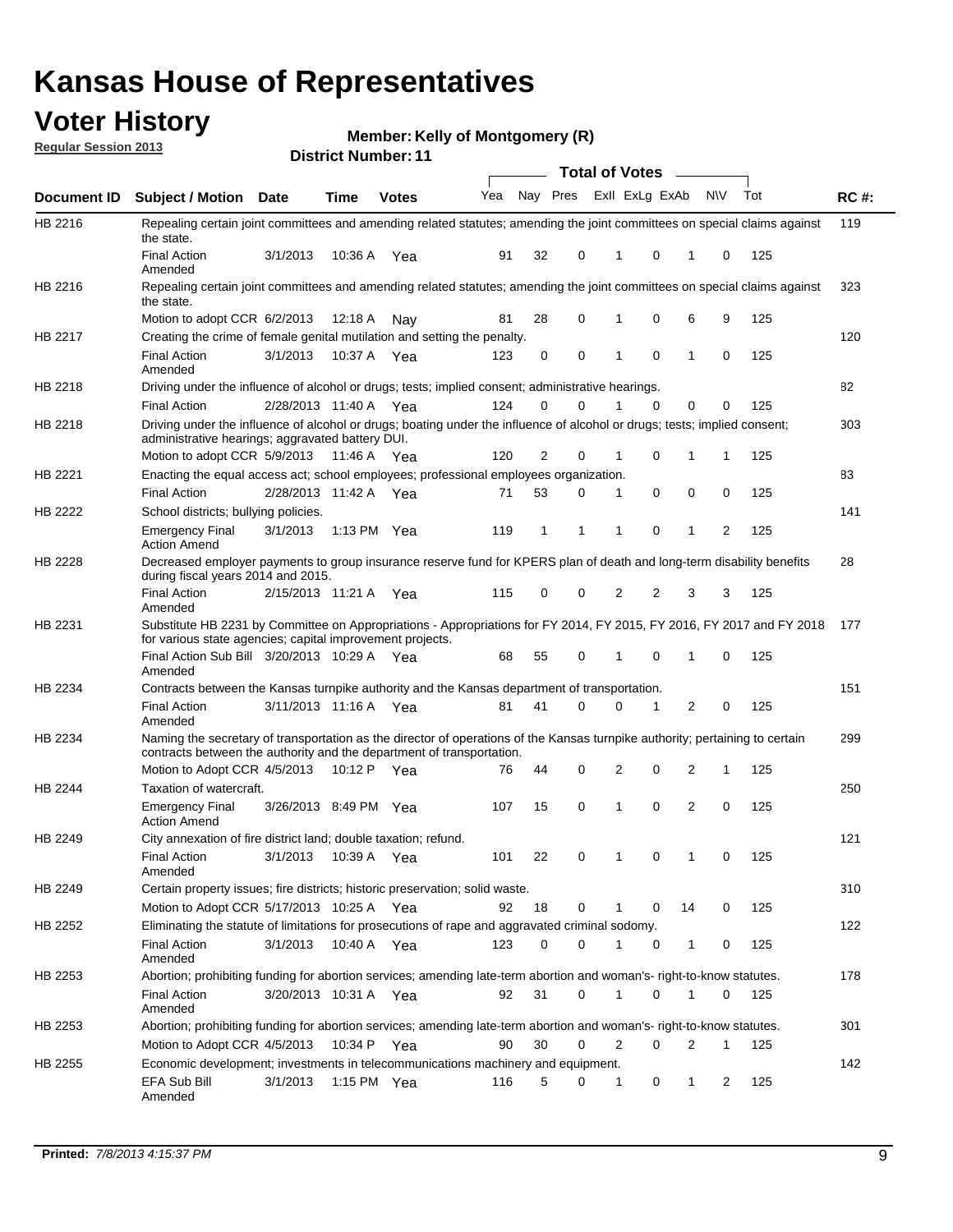### **Voter History**

**Member: Kelly of Montgomery (R)** 

**Regular Session 2013**

|                    |                                                                                                                                                                                       |                       | ו ו השעווואיו אטווסוע |              |     |          |          | <b>Total of Votes</b> |              | $\sim$       |                |     |     |
|--------------------|---------------------------------------------------------------------------------------------------------------------------------------------------------------------------------------|-----------------------|-----------------------|--------------|-----|----------|----------|-----------------------|--------------|--------------|----------------|-----|-----|
| <b>Document ID</b> | <b>Subject / Motion Date</b>                                                                                                                                                          |                       | <b>Time</b>           | <b>Votes</b> | Yea | Nay Pres |          | Exll ExLg ExAb        |              |              | <b>NV</b>      | Tot | RC# |
| HB 2259            | Domestic relations; relating to dissolution of marriage;                                                                                                                              |                       |                       |              |     |          |          |                       |              |              |                |     | 58  |
|                    | <b>Final Action</b>                                                                                                                                                                   | 2/27/2013 12:12 P     |                       | Yea          | 123 | 0        | 0        | 1                     | 0            | 1            | 0              | 125 |     |
| HB 2261            | Authorizing the expenditure of unencumbered balances held by school district; removing the cap for contingency reserve<br>fund.                                                       |                       |                       |              |     |          |          |                       |              |              |                |     | 48  |
|                    | <b>Final Action</b><br>Amended                                                                                                                                                        | 2/25/2013 12:13 P     |                       | Yea          | 120 | 0        | 0        | 0                     | 0            | 0            | 5              | 125 |     |
| HB 2261            | School districts; expenditure of unencumbered bala ces; removing the cap for contingency reserve fund; establishing celebrate 305<br>freedom week; bullying policies. ies.            |                       |                       |              |     |          |          |                       |              |              |                |     |     |
|                    | Motion to adopt CCR 5/9/2013 2:25 PM Yea                                                                                                                                              |                       |                       |              | 119 | 1        | 0        | 1                     | 0            | 4            | 0              | 125 |     |
| HB 2262            | Substitute HB 2262 by Committee on Appropriations - Amending the percentage amount that is deposited into the oil and gas 210<br>valuation depletion trust fund from 12.41% to 8.25%. |                       |                       |              |     |          |          |                       |              |              |                |     |     |
|                    | Final Action Sub Bill 3/26/2013 9:58 AM Yea                                                                                                                                           |                       |                       |              | 96  | 23       | 0        |                       | 0            | 5            | 0              | 125 |     |
| HB 2267            | Income tax, credits, high performance incentive program; subtraction modifications, certain expenses related to living dinor<br>organ donations.                                      |                       |                       |              |     |          |          |                       |              |              |                |     | 252 |
|                    | <b>Emergency Final</b><br><b>Action Amend</b>                                                                                                                                         | 3/26/2013 8:52 PM Yea |                       |              | 106 | 16       | 0        | 1                     | 0            | 2            | 0              | 125 |     |
| HB 2269            | John Bower memorial highway.                                                                                                                                                          |                       |                       |              |     |          |          |                       |              |              |                |     | 84  |
|                    | <b>Final Action</b><br>Amended                                                                                                                                                        | 2/28/2013 11:44 A Yea |                       |              | 114 | 10       | 0        | 1                     | 0            | 0            | 0              | 125 |     |
| <b>HB 2272</b>     | Exempting IRB-purchased property from property taxatin without state ownerhsip requirement.                                                                                           |                       |                       |              |     |          |          |                       |              |              |                |     | 123 |
|                    | <b>Final Action</b>                                                                                                                                                                   | 3/1/2013              | 10:41 A               | Yea          | 123 | 0        | 0        | 1                     | 0            | $\mathbf{1}$ | 0              | 125 |     |
| HB 2278            | Creating a penalty enhancement for the theft or burglary of a firearm.                                                                                                                |                       |                       |              |     |          |          |                       |              |              |                |     | 135 |
|                    | <b>Emergency Final</b><br><b>Action Amend</b>                                                                                                                                         | 3/1/2013              | 1:06 PM Yea           |              | 117 | 4        | 0        | 1                     | $\Omega$     | 1            | $\overline{2}$ | 125 |     |
| HB 2280            | School districts; establishing celebrate freedom week and related curriculum.                                                                                                         |                       |                       |              |     |          |          |                       |              |              |                |     | 140 |
|                    | <b>Emergency Final</b><br><b>Action Amend</b>                                                                                                                                         | 3/1/2013              | 1:12 PM Nay           |              | 95  | 25       | 1        | 1                     | 0            | 1            | 2              | 125 |     |
| HB 2294            | Kansas uniform securities act.                                                                                                                                                        |                       |                       |              |     |          |          |                       |              |              |                |     | 124 |
|                    | <b>Final Action</b>                                                                                                                                                                   | 3/1/2013              | 10:42 A               | Yea          | 123 | 0        | 0        | 1                     | 0            | 1            | 0              | 125 |     |
| HB 2296            | Campaign finance; permitted uses of campaign funds.                                                                                                                                   |                       |                       |              |     |          |          |                       |              |              |                |     | 148 |
|                    | <b>Final Action</b>                                                                                                                                                                   | 3/8/2013              | 11:12 A Yea           |              | 120 | 1        | 0        | 0                     | $\mathbf{1}$ | 2            | $\mathbf{1}$   | 125 |     |
| HB 2298            | Amending the crimes of interference with law enforcement and giving a false alarm.                                                                                                    |                       |                       |              |     |          |          |                       |              |              |                |     | 136 |
|                    | <b>Emergency Final</b><br>Action                                                                                                                                                      | 3/1/2013              | 1:07 PM Yea           |              | 121 | 0        | 0        | 1                     | 0            | 1            | 2              | 125 |     |
| HB 2302            | Relating to drug screening, criminal history record check and fingerprinting of certain persons and employees.                                                                        |                       |                       |              |     |          |          |                       |              |              |                |     | 85  |
|                    | <b>Final Action</b><br>Amended                                                                                                                                                        | 2/28/2013 11:45 A     |                       | Yea          | 124 | 0        | $\Omega$ | 1                     | 0            | 0            | 0              | 125 |     |
| HB 2303            | Relating to drivier's license fees; driving under the influence equipment fund.                                                                                                       |                       |                       |              |     |          |          |                       |              |              |                |     | 125 |
|                    | <b>Final Action</b><br>Amended                                                                                                                                                        | 3/1/2013              | 10:44 A               | Yea          | 113 | 10       | 0        | 1                     | 0            | 1            | 0              | 125 |     |
| HB 2305            | Kansas storage tank act and containment of underground storage tanks.                                                                                                                 |                       |                       |              |     |          |          |                       |              |              |                |     | 126 |
|                    | Final Action                                                                                                                                                                          | 3/1/2013              | 10:45 A               | Yea          | 123 | 0        | 0        | 1                     | 0            | 1            | 0              | 125 |     |
| HB 2305            | Kansas storage tank act and containment of underground storage tanks.                                                                                                                 |                       |                       |              |     |          |          |                       |              |              |                |     | 197 |
|                    | Motion to Concur                                                                                                                                                                      | 3/22/2013 11:36 A     |                       | Yea          | 119 | 0        | 0        | $\overline{c}$        | 0            | 3            | $\mathbf{1}$   | 125 |     |
| HB 2311            | Increasing delinquent registration fees.                                                                                                                                              |                       |                       |              |     |          |          |                       |              |              |                |     | 127 |
|                    | <b>Final Action</b>                                                                                                                                                                   | 3/1/2013              | 10:50 A               | Yea          | 24  | 99       | 0        | 1                     | 0            | $\mathbf{1}$ | 0              | 125 |     |
| HB 2312            | Kansas uninsurable health insurance plan; increase in life time limit.                                                                                                                |                       |                       |              |     |          |          |                       |              |              |                |     | 95  |
|                    | <b>Final Action</b>                                                                                                                                                                   | 3/1/2013              | 9:53 AM Yea           |              | 123 | 0        | 0        |                       | 0            | 1            | 0              | 125 |     |
| HB 2318            | Authorizing use of motorcycle headlamp modulation systems and side lamps.                                                                                                             |                       |                       |              |     |          |          |                       |              |              |                |     | 128 |
|                    | <b>Final Action</b><br>Amended                                                                                                                                                        | 3/1/2013              | 10:52 A               | Yea          | 123 | 0        | 0        | 1                     | 0            | 1            | 0              | 125 |     |
| HB 2318            | Authorizing use of motorcycle headlamp modulation systems and side lamps.                                                                                                             |                       |                       |              |     |          |          |                       |              |              |                |     | 201 |
|                    | Motion to Concur                                                                                                                                                                      | 3/25/2013 9:44 AM Yea |                       |              | 121 | 0        | 0        | 2                     | 0            | 2            | 0              | 125 |     |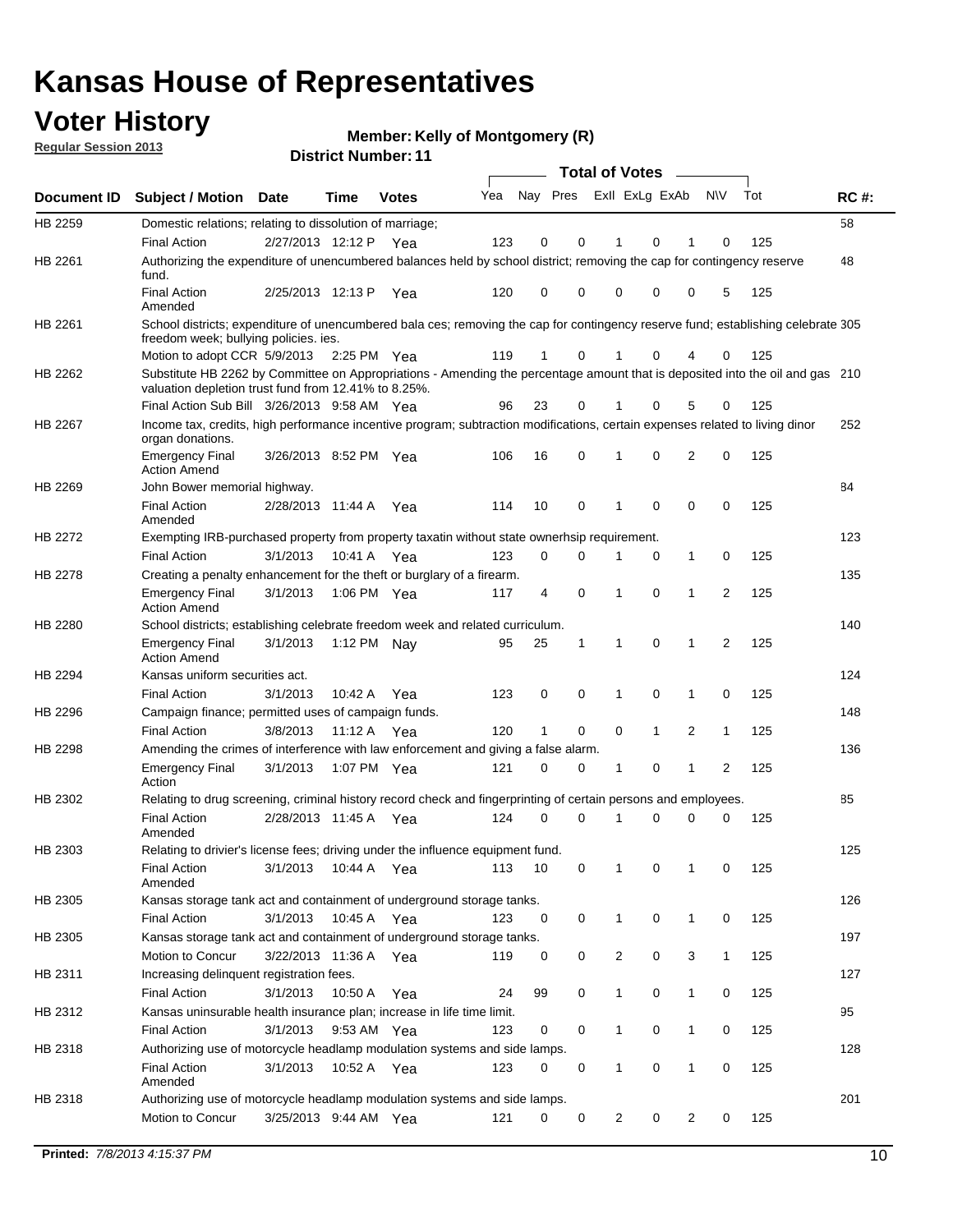### **Voter History**

**Member: Kelly of Montgomery (R)** 

**Regular Session 2013**

|             |                                                                                                                                                                                             |                       |             |               |     |             |             | <b>Total of Votes</b> |   |                |           |     |             |
|-------------|---------------------------------------------------------------------------------------------------------------------------------------------------------------------------------------------|-----------------------|-------------|---------------|-----|-------------|-------------|-----------------------|---|----------------|-----------|-----|-------------|
| Document ID | <b>Subject / Motion</b>                                                                                                                                                                     | <b>Date</b>           | Time        | <b>Votes</b>  | Yea | Nay Pres    |             | Exll ExLg ExAb        |   |                | <b>NV</b> | Tot | <b>RC#:</b> |
| HB 2319     | Creating the coalition of innovative districts act.                                                                                                                                         |                       |             |               |     |             |             |                       |   |                |           |     | 149         |
|             | <b>Final Action</b><br>Amended                                                                                                                                                              | 3/8/2013              | 11:17 A     | Yea           | 74  | 47          | 0           | 0                     | 1 | 3              | 0         | 125 |             |
| HB 2319     | Creating the coalition of innovative districts act.                                                                                                                                         |                       |             |               |     |             |             |                       |   |                |           |     | 279         |
|             | Motion to Adopt CCR 4/5/2013                                                                                                                                                                |                       |             | 1:03 PM Yea   | 71  | 47          | 0           | 2                     | 0 | 3              | 2         | 125 |             |
| HB 2322     | Relating to the division of health of the department of health and environment.                                                                                                             |                       |             |               |     |             |             |                       |   |                |           |     | 86          |
|             | <b>Final Action</b><br>Amended                                                                                                                                                              | 2/28/2013 11:46 A Yea |             |               | 118 | 6           | 0           | 1                     | 0 | 0              | 0         | 125 |             |
| HB 2326     | VoIP and IP enabled services.                                                                                                                                                               |                       |             |               |     |             |             |                       |   |                |           |     | 129         |
|             | <b>Final Action</b><br>Amended                                                                                                                                                              | 3/1/2013              | 10.53 A     | Yea           | 123 | $\mathbf 0$ | 0           | $\mathbf{1}$          | 0 | 1              | 0         | 125 |             |
| HB 2338     | Courts; docket fees.                                                                                                                                                                        |                       |             |               |     |             |             |                       |   |                |           |     | 211         |
|             | <b>Final Action</b><br>Amended                                                                                                                                                              | 3/26/2013 10:00 A     |             | Yea           | 67  | 52          | 0           | $\mathbf 1$           | 0 | 5              | 0         | 125 |             |
| HB 2339     | Allowing insurers to return premiums to a policyholder separate from the notice of an adverse underwriting decision.                                                                        |                       |             |               |     |             |             |                       |   |                |           |     | 67          |
|             | <b>Final Action</b>                                                                                                                                                                         | 2/28/2013 11:16 A Yea |             |               | 124 | 0           | 0           |                       | 0 | 0              | 0         | 125 |             |
| HB 2339     | Combining life insurance with certain additional health related riders, insurance agents-lines of insurance, health insurance for 287<br>certain firefighters and law enforcement officers. |                       |             |               |     |             |             |                       |   |                |           |     |             |
|             | Motion to Adopt CCR 4/5/2013 7:15 PM Yea                                                                                                                                                    |                       |             |               | 116 | 4           | 0           | 2                     | 0 | 2              | -1        | 125 |             |
| HB 2343     | Relating to the secretary of health and environment; office of laboratory services.                                                                                                         |                       |             |               |     |             |             |                       |   |                |           |     | 130         |
|             | <b>Final Action</b>                                                                                                                                                                         | 3/1/2013              | 10:54 A Yea |               | 89  | 34          | 0           | 1                     | 0 | $\mathbf{1}$   | 0         | 125 |             |
| HB 2349     | School districts; audit by legislative post audit committee.                                                                                                                                |                       |             |               |     |             |             |                       |   |                |           |     | 87          |
|             | <b>Final Action</b><br>Amended                                                                                                                                                              | 2/28/2013 11:48 A Yea |             |               | 120 | 4           | $\mathbf 0$ | $\mathbf{1}$          | 0 | $\mathbf 0$    | 0         | 125 |             |
| HB 2349     | School districts; audit by legislative post audit committee.                                                                                                                                |                       |             |               |     |             |             |                       |   |                |           |     | 291         |
|             | Motion to Concur                                                                                                                                                                            | 4/5/2013              |             | 7:55 PM Yea   | 118 | 2           | 0           | 2                     | 0 | 2              | 1         | 125 |             |
| HB 2352     | Maximum benefits increased for certain members of the Kansas police and firemen's retirement system.                                                                                        |                       |             |               |     |             |             |                       |   |                |           |     | 88          |
|             | <b>Final Action</b>                                                                                                                                                                         | 2/28/2013 11:49 A     |             | Yea           | 124 | 0           | 0           | 1                     | 0 | 0              | 0         | 125 |             |
| HB 2353     | Adding certain controlled substances as schedule I drugs.                                                                                                                                   |                       |             |               |     |             |             |                       |   |                |           |     | 138         |
|             | Emergency Final<br>Action                                                                                                                                                                   | 3/1/2013              |             | 1:09 PM Yea   | 121 | 0           | 0           | $\mathbf{1}$          | 0 | 1              | 2         | 125 |             |
| HB 2357     | 242nd engineer company ae" KS army national guard ae" membrial highway.                                                                                                                     |                       |             |               |     |             |             |                       |   |                |           |     | 96          |
|             | <b>Final Action</b>                                                                                                                                                                         | 3/1/2013              |             | 9:54 AM Yea   | 123 | 0           | 0           | 1                     | 0 | 1              | 0         | 125 |             |
| HB 2357     | 242nd engineer company-KS army national guard- highway.                                                                                                                                     |                       |             |               |     |             |             |                       |   |                |           |     | 202         |
|             | Motion to Concur                                                                                                                                                                            | 3/25/2013 9:47 AM Yea |             |               | 121 | $\mathbf 0$ | $\mathbf 0$ | 2                     | 0 | $\overline{2}$ | 0         | 125 |             |
| HB 2363     | Exempting certain aggregate mining operations from department of health and environment regulations.                                                                                        |                       |             |               |     |             |             |                       |   |                |           |     | 131         |
|             | <b>Final Action</b><br>Amended                                                                                                                                                              | 3/1/2013              | 10:56 A     | Yea           | 123 | 0           | 0           | 1                     | 0 | 1              | 0         | 125 |             |
| HB 2363     | Water; wastewater regulations for sand and gravel; streams, dams and water obstructions.                                                                                                    |                       |             |               |     |             |             |                       |   |                |           |     | 280         |
|             | Motion to Adopt CCR 4/5/2013                                                                                                                                                                |                       |             | 1:10 PM $Yea$ | 119 | 0           | 0           | 2                     | 0 | 3              | 1         | 125 |             |
| HB 2368     | Relating to the governor's mental health services planning council.<br>Emergency Final                                                                                                      | 3/1/2013              |             | 1:08 PM Yea   | 121 | 0           | 0           | 1                     | 0 | $\mathbf{1}$   | 2         | 125 | 137         |
| HB 2377     | <b>Action Amend</b><br>Relating to court fees and costs; judicial branch surcharge fund.                                                                                                    |                       |             |               |     |             |             |                       |   |                |           |     | 212         |
|             | <b>Final Action</b>                                                                                                                                                                         | 3/26/2013 10:01 A Yea |             |               | 118 | 1           | 0           |                       | 0 | 5              | 0         | 125 |             |
| HB 2378     | Sales tax exemption for sales of certain machinery and equipment used for surface mining activities.                                                                                        |                       |             |               |     |             |             |                       |   |                |           |     | 251         |
|             | Emergency Final<br><b>Action Amend</b>                                                                                                                                                      | 3/26/2013 8:51 PM Yea |             |               | 104 | 18          | 0           | 1                     | 0 | 2              | 0         | 125 |             |
| HB 2381     | Election campaign finance; removing certain limitations to contributions made during legislative sessions.                                                                                  |                       |             |               |     |             |             |                       |   |                |           |     | 198         |
|             | <b>Final Action</b><br>Amended                                                                                                                                                              | 3/25/2013 9:30 AM Yea |             |               | 100 | 21          | 0           | 2                     | 0 | 2              | 0         | 125 |             |
| HB 2387     | Clarifying that felony murder is not a lesser included offense of capital murder.                                                                                                           |                       |             |               |     |             |             |                       |   |                |           |     | 213         |
|             |                                                                                                                                                                                             |                       |             |               |     |             |             |                       |   |                |           |     |             |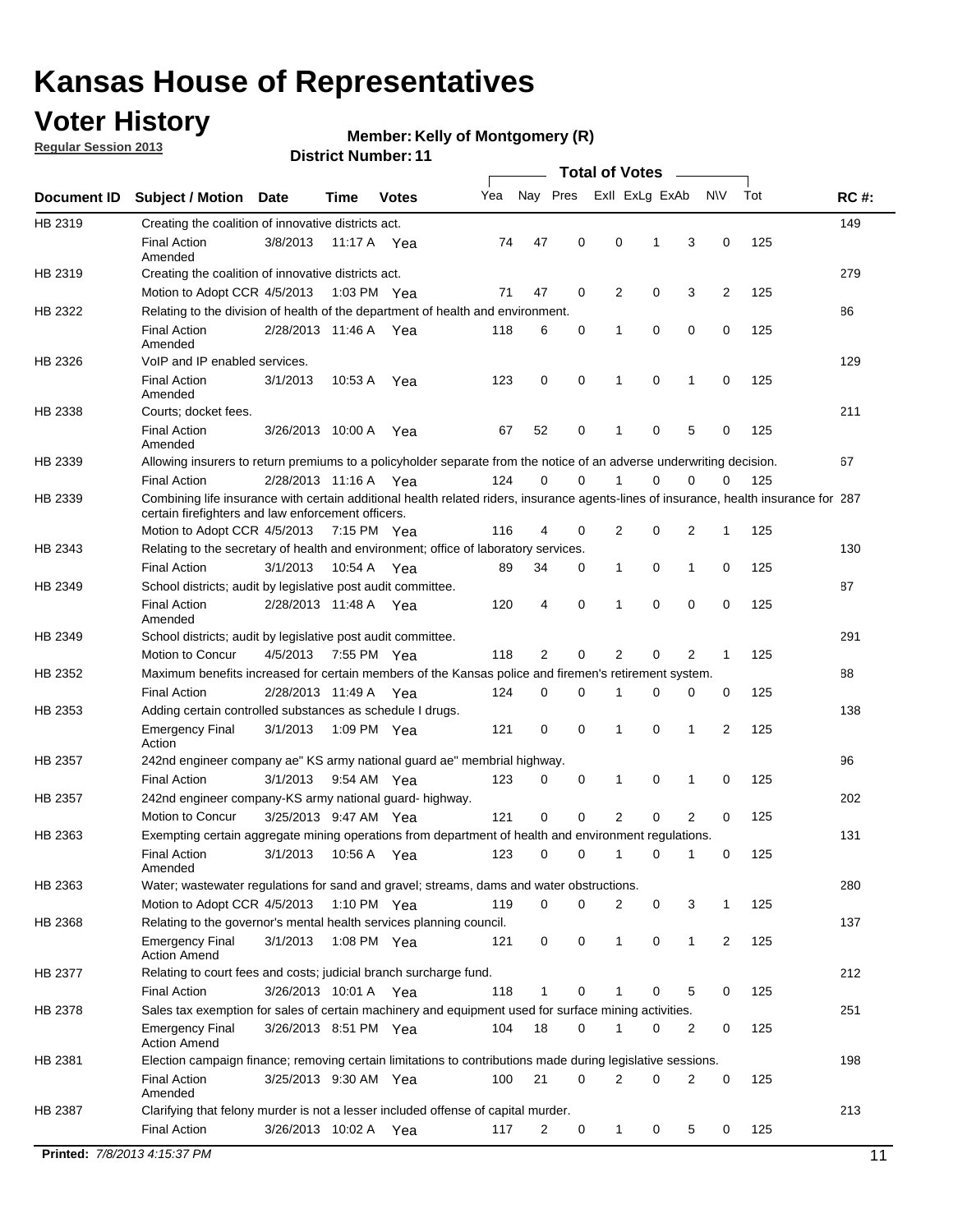### **Voter History**

**Member: Kelly of Montgomery (R)** 

**Regular Session 2013**

|                 |                                                                                                                                                                                                                                                  |                       |         |              |     |              |          | <b>Total of Votes</b> |   |   |           |     |             |
|-----------------|--------------------------------------------------------------------------------------------------------------------------------------------------------------------------------------------------------------------------------------------------|-----------------------|---------|--------------|-----|--------------|----------|-----------------------|---|---|-----------|-----|-------------|
| Document ID     | <b>Subject / Motion Date</b>                                                                                                                                                                                                                     |                       | Time    | <b>Votes</b> | Yea | Nay Pres     |          | Exll ExLg ExAb        |   |   | <b>NV</b> | Tot | <b>RC#:</b> |
| HB 2389         | Capital murder; notice of intent to seek the death penalty.                                                                                                                                                                                      |                       |         |              |     |              |          |                       |   |   |           |     | 214         |
|                 | <b>Final Action</b>                                                                                                                                                                                                                              | 3/26/2013 10:03 A     |         | Yea          | 118 | 1            | 0        | 1                     | 0 | 5 | 0         | 125 |             |
| HB 2391         | School finance; amount of tax levy authorized to finance ancillary school facilities.                                                                                                                                                            |                       |         |              |     |              |          |                       |   |   |           |     | 237         |
|                 | <b>Emergency Final</b><br><b>Action Amend</b>                                                                                                                                                                                                    | 3/26/2013 8:30 PM Nay |         |              | 64  | 57           | 0        | 1                     | 0 | 2 | 1         | 125 |             |
| HB 2391         | Senate Substitute for HB 2391 by Committee on Ways and Means - Creating the joint committee on uniform educational<br>standards oversight.                                                                                                       |                       |         |              |     |              |          |                       |   |   |           |     | 321         |
|                 | Sub Motion to Concur 6/1/2013                                                                                                                                                                                                                    |                       | 10:06 P | Nav          | 55  | 58           | 0        | 0                     | 0 | 6 | 6         | 125 |             |
| HB 2396         | Allowing the secretary of administration to identify state owned real property as surplus property and establishing an appeals 253<br>process of such identification; also amending procedures for the disposition of state surplus real estate. |                       |         |              |     |              |          |                       |   |   |           |     |             |
|                 | <b>Emergency Final</b><br><b>Action Amend</b>                                                                                                                                                                                                    | 3/26/2013 8:53 PM Yea |         |              | 122 | 0            | 0        | 1                     | 0 | 2 | 0         | 125 |             |
| HB 2403         | Issuing \$1,500,000,000 of pension obligation bonds to finance a portion of the unfunded actuarial liability of KPERS.                                                                                                                           |                       |         |              |     |              |          |                       |   |   |           |     | 236         |
|                 | <b>Final Action</b><br>Amended                                                                                                                                                                                                                   | 3/26/2013 8:29 PM Yea |         |              | 73  | 49           | 0        | 1                     | 0 | 2 | 0         | 125 |             |
| <b>HCR 5014</b> | Urging approval of the Presidential Permit application allowing the construction and operation of the TransCanada Keystone<br>XL Pipeline.                                                                                                       |                       |         |              |     |              |          |                       |   |   |           |     | 215         |
|                 | <b>Final Action</b>                                                                                                                                                                                                                              | 3/26/2013 10:05 A     |         | Yea          | 108 | 11           | 0        | 1                     | 0 | 5 | 0         | 125 |             |
| HR 6004         | Rules of House of Representatives, permanent rules of the 2013-2014 biennium.                                                                                                                                                                    |                       |         |              |     |              |          |                       |   |   |           |     | 4           |
|                 | <b>Final Action</b><br>Amended                                                                                                                                                                                                                   | 1/28/2013 11:09 A     |         | Yea          | 82  | 40           | 0        | 0                     | 0 | 3 | 0         | 125 |             |
| SB <sub>1</sub> | Legislative Post Audit; periodic audits of the State treasurer and the pooled money investment board.                                                                                                                                            |                       |         |              |     |              |          |                       |   |   |           |     | 216         |
|                 | <b>Final Action</b><br>Amended                                                                                                                                                                                                                   | 3/26/2013 10:06 A Yea |         |              | 118 | $\mathbf 1$  | 0        | 1                     | 0 | 5 | 0         | 125 |             |
| SB 16           | Kansas racketeer influenced and corrupt organization act, criminal street gangs.                                                                                                                                                                 |                       |         |              |     |              |          |                       |   |   |           |     | 217         |
|                 | <b>Final Action</b><br>Amended                                                                                                                                                                                                                   | 3/26/2013 10:12 A Yea |         |              | 74  | 45           | 0        | 1                     | 0 | 5 | 0         | 125 |             |
| SB 20           | Civil procedure; temporary restraining orders and poverty affidavits.                                                                                                                                                                            |                       |         |              |     |              |          |                       |   |   |           |     | 190         |
|                 | <b>Final Action</b><br>Amended                                                                                                                                                                                                                   | 3/22/2013 11:15 A     |         | Yea          | 119 | 0            | 0        | 2                     | 0 | 3 | 1         | 125 |             |
| SB 20           | Civil procedure; temporary restraining orders and poverty affidavits.                                                                                                                                                                            |                       |         |              |     |              |          |                       |   |   |           |     | 304         |
|                 | Motion to adopt CCR 5/9/2013 2:21 PM Yea                                                                                                                                                                                                         |                       |         |              | 119 | $\mathbf{1}$ | 0        | 1                     | 0 | 4 | 0         | 125 |             |
| SB 21           | Firearms; criminal possession of a firearm; expungement; personal and family protection act.                                                                                                                                                     |                       |         |              |     |              |          |                       |   |   |           |     | 255         |
|                 | <b>Emergency Final</b><br>Action                                                                                                                                                                                                                 | 3/26/2013 8:56 PM Yea |         |              | 119 | 3            | 0        | 1                     | 0 | 2 | 0         | 125 |             |
| SB 23           | Continuation of statewide tax levy for public schools.                                                                                                                                                                                           |                       |         |              |     |              |          |                       |   |   |           |     | 243         |
|                 | <b>Emergency Final</b><br><b>Action Amend</b>                                                                                                                                                                                                    | 3/26/2013 8:38 PM Yea |         |              | 122 | 0            | 0        | 1                     | 0 | 2 | 0         | 125 |             |
| SB 23           | School districts; sttewide tax levy for public schools; school finance amendments.                                                                                                                                                               |                       |         |              |     |              |          |                       |   |   |           |     | 296         |
|                 | Motion to Adopt CCR 4/5/2013 9:32 PM Yea                                                                                                                                                                                                         |                       |         |              | 119 | $\mathbf 1$  | 0        | 2                     | 0 | 2 | 1         | 125 |             |
| SB 24           | Insurance - Risk-based capital requirements for property, casualty and life insurance companies.                                                                                                                                                 |                       |         |              |     |              |          |                       |   |   |           |     | 204         |
|                 | <b>Final Action</b>                                                                                                                                                                                                                              | 3/26/2013 9:50 AM Yea |         |              | 119 | 0            | 0        | 1                     | 0 | 5 | 0         | 125 |             |
| SB 25           | Insurance-Risk-based capital requirements for health organizations.                                                                                                                                                                              |                       |         |              |     |              |          |                       |   |   |           |     | 205         |
|                 | <b>Final Action</b>                                                                                                                                                                                                                              | 3/26/2013 9:51 AM Yea |         |              | 119 | 0            | 0        | 1                     | 0 | 5 | 0         | 125 |             |
| SB 27           | Eligibility of students under the military service scholarship program act.                                                                                                                                                                      |                       |         |              |     |              |          |                       |   |   |           |     | 166         |
|                 | <b>Final Action</b><br>Amended                                                                                                                                                                                                                   | 3/19/2013 10:35 A Yea |         |              | 123 | 0            | 0        | 1                     | 0 | 1 | 0         | 125 |             |
| SB 28           | Authorizing the division of emergency management within the adjutant general's department to accept certain real property.                                                                                                                       |                       |         |              |     |              |          |                       |   |   |           |     | 184         |
|                 | Final Action                                                                                                                                                                                                                                     | 3/21/2013 11:22 A Yea |         |              | 121 | 0            | $\Omega$ | 1                     | 0 | 3 | 0         | 125 |             |
| SB 37           | Kansas home inspectors professional competence and financial responsibility act.                                                                                                                                                                 |                       |         |              |     |              |          |                       |   |   |           |     | 218         |
|                 | <b>Final Action</b>                                                                                                                                                                                                                              | 3/26/2013 10:14 A Yea |         |              | 102 | 17           | 0        | 1                     | 0 | 5 | 0         | 125 |             |
| SB 51           | Health insurance coverage for bankers association.                                                                                                                                                                                               |                       |         |              |     |              |          |                       |   |   |           |     | 189         |
|                 | <b>Final Action</b>                                                                                                                                                                                                                              | 3/22/2013 11:14 A Yea |         |              | 119 | 0            | 0        | 2                     | 0 | 3 | 1         | 125 |             |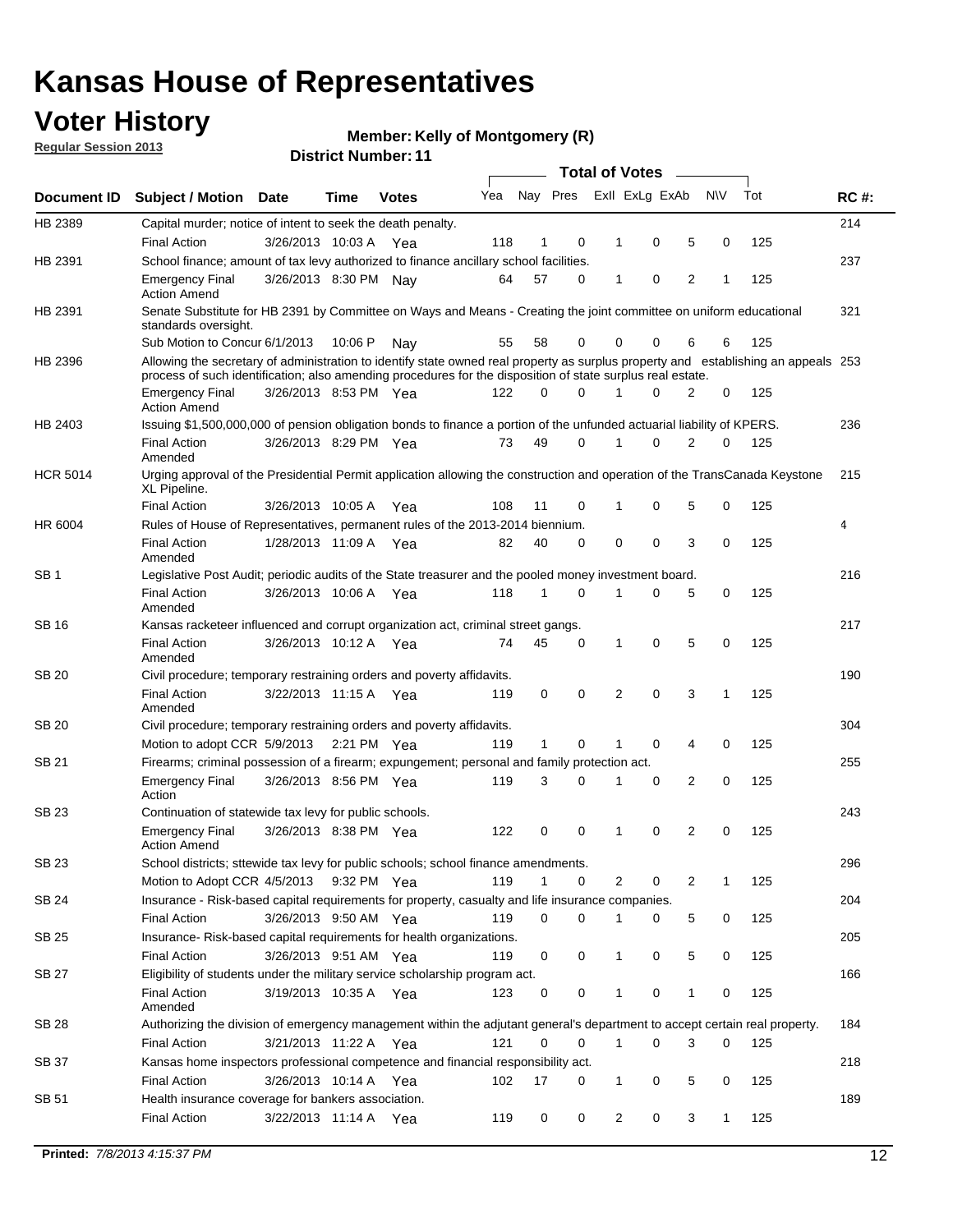### **Voter History**

**Member: Kelly of Montgomery (R)** 

**Regular Session 2013**

|              |                                                                                                                                                                                                                                                                                                                                                                         |                       |             |              |     | <b>Total of Votes</b> |             |                |   |                |             |     |             |  |
|--------------|-------------------------------------------------------------------------------------------------------------------------------------------------------------------------------------------------------------------------------------------------------------------------------------------------------------------------------------------------------------------------|-----------------------|-------------|--------------|-----|-----------------------|-------------|----------------|---|----------------|-------------|-----|-------------|--|
| Document ID  | <b>Subject / Motion Date</b>                                                                                                                                                                                                                                                                                                                                            |                       | Time        | <b>Votes</b> | Yea | Nay Pres              |             | Exll ExLg ExAb |   |                | <b>NV</b>   | Tot | <b>RC#:</b> |  |
| SB 52        | Mortgage interest rate cap increase.                                                                                                                                                                                                                                                                                                                                    |                       |             |              |     |                       |             |                |   |                |             |     | 238         |  |
|              | <b>Emergency Final</b><br>Action                                                                                                                                                                                                                                                                                                                                        | 3/26/2013 8:32 PM Yea |             |              | 120 | 2                     | 0           |                | 0 | 2              | 0           | 125 |             |  |
| SB 56        | Transferring the recognition of county fair associations from the secretary of agriculture to the board of county<br>commissioners.                                                                                                                                                                                                                                     |                       |             |              |     |                       |             |                |   |                |             |     | 191         |  |
|              | <b>Final Action</b><br>Amended                                                                                                                                                                                                                                                                                                                                          | 3/22/2013 11:21 A     |             | Yea          | 119 | 0                     | 0           | 2              | 0 | 3              | 1           | 125 |             |  |
| SB 57        | Substitute for SB 57 by Committee on Agriculture - Agriculture; powers and duties of the department of agriculture relating to<br>poultry improvement plan and domesticated deer.                                                                                                                                                                                       |                       |             |              |     |                       |             |                |   |                |             |     | 192         |  |
|              | Final Action Sub Bill 3/22/2013 11:24 A Yea<br>Amended                                                                                                                                                                                                                                                                                                                  |                       |             |              | 79  | 40                    | 0           | 2              | 0 | 3              | 1           | 125 |             |  |
| SB 57        | Substitute for SB 57 by Committee on Agriculture - Agriculture; powers and duties of the department of agriculture relating to<br>poultry improvement plan, stockyards and domesticated deer.                                                                                                                                                                           |                       |             |              |     |                       |             |                |   |                |             |     | 262         |  |
|              | Motion to adopt CCR 4/4/2013 2:18 PM Yea                                                                                                                                                                                                                                                                                                                                |                       |             |              | 80  | 42                    | 0           | 1              | 0 | 2              | 0           | 125 |             |  |
| SB 58        | Sentencing for unlawful manufacturing of controlled substances.                                                                                                                                                                                                                                                                                                         |                       |             |              |     |                       |             |                |   |                |             |     | 219         |  |
|              | <b>Final Action</b>                                                                                                                                                                                                                                                                                                                                                     | 3/26/2013 10:15 A     |             | Yea          | 119 | 0                     | 0           | 1              | 0 | 5              | 0           | 125 |             |  |
| <b>SB 59</b> | Attorney general; reward for information.                                                                                                                                                                                                                                                                                                                               |                       |             |              |     |                       |             |                |   |                |             |     | 193         |  |
|              | <b>Final Action</b>                                                                                                                                                                                                                                                                                                                                                     | 3/22/2013 11:25 A     |             | Yea          | 119 | 0                     | 0           | 2              | 0 | 3              | 1           | 125 |             |  |
| SB 62        | Making gas pipeline safety terminology consistent with federal regulations.                                                                                                                                                                                                                                                                                             |                       |             |              |     |                       |             |                |   |                |             |     | 163         |  |
|              | <b>Final Action</b>                                                                                                                                                                                                                                                                                                                                                     | 3/19/2013 10:32 A     |             | Yea          | 123 | 0                     | 0           | 1              | 0 | 1              | 0           | 125 |             |  |
| SB 63        | Elections; voting crimes, penalties and prosecution.                                                                                                                                                                                                                                                                                                                    |                       |             |              |     |                       |             |                |   |                |             |     | 246         |  |
|              | <b>Emergency Final</b><br><b>Action Amend</b>                                                                                                                                                                                                                                                                                                                           | 3/26/2013 8:42 PM Yea |             |              | 69  | 53                    | $\mathbf 0$ | 1              | 0 | $\overline{2}$ | $\mathbf 0$ | 125 |             |  |
| SB 68        | Driver's license examinations; locations.                                                                                                                                                                                                                                                                                                                               |                       |             |              |     |                       |             |                |   |                |             |     | 220         |  |
|              | <b>Final Action</b>                                                                                                                                                                                                                                                                                                                                                     | 3/26/2013 10:16 A     |             | Yea          | 116 | 3                     | 0           | 1              | 0 | 5              | 0           | 125 |             |  |
| SB 69        | Motor vehicles; vehicle registration and license plates.                                                                                                                                                                                                                                                                                                                |                       |             |              |     |                       |             |                |   |                |             |     | 167         |  |
|              | <b>Final Action</b>                                                                                                                                                                                                                                                                                                                                                     | 3/19/2013 10:37 A     |             | Yea          | 117 | 6                     | 0           | 1              | 0 | $\mathbf{1}$   | 0           | 125 |             |  |
| SB 74        | Prison-made goods act; prohibiting prisoner production of manufactured or modular homes.                                                                                                                                                                                                                                                                                |                       |             |              |     |                       |             |                |   |                |             |     | 221         |  |
|              | <b>Final Action</b>                                                                                                                                                                                                                                                                                                                                                     | 3/26/2013 10:19 A     |             | Yea          | 87  | 32                    | 0           | 1              | 0 | 5              | 0           | 125 |             |  |
| SB 75        | Record requirements and civil penalties relating to sales of plastic bulk merchandise containers.                                                                                                                                                                                                                                                                       |                       |             |              |     |                       |             |                |   |                |             |     | 222         |  |
|              | <b>Final Action</b>                                                                                                                                                                                                                                                                                                                                                     | 3/26/2013 10:21 A     |             | Yea          | 101 | 18                    | 0           | 1              | 0 | 5              | 0           | 125 |             |  |
| SB 81        | Open records; requests for criminal justice information; restriction of certain officials' information from publicly accessible<br>records.<br><b>Final Action</b>                                                                                                                                                                                                      | 3/22/2013 11:27 A     |             |              | 119 | 0                     | 0           | 2              | 0 | 3              |             | 125 | 194         |  |
|              | Amended                                                                                                                                                                                                                                                                                                                                                                 |                       |             | Yea          |     |                       |             |                |   |                |             |     |             |  |
| <b>SB 83</b> | House Substitute for SB 83 by Committee on Taxation - Income tax deductions and modifications; severance tax; sales tax;<br>delinquent tax liabilities.                                                                                                                                                                                                                 |                       |             |              |     |                       |             |                |   |                |             |     | 187         |  |
|              | Final Action Sub Bill 3/21/2013 11:30 A Yea                                                                                                                                                                                                                                                                                                                             |                       |             |              | 96  | 25                    | 0           | 1              | 0 | 3              | 0           | 125 |             |  |
| SB 83        | House Substitute for SB 83 by Committee on Taxation--Income tax deductions and modifications; severance tax; sales tax and 260<br>compensating use tax, preseumptions relating to nexus; property tax, exemptions, new automobile manufacturinge property;<br>taxation of watercraft; leased commercial and industrial property appeals; correction of clerical errors. |                       |             |              |     |                       |             |                |   |                |             |     |             |  |
|              | Motion to adopt CCR 4/3/2013                                                                                                                                                                                                                                                                                                                                            |                       | 10:35 A Yea |              | 104 | 15                    | 0           | $\mathbf{1}$   | 0 | 3              | 2           | 125 |             |  |
| SB 84        | House Substitute for SB 84 by Committee on Taxation - Reduction to state income tax rates based on selected actual state<br>general fund receipts computations; distribution of revenues from sales and compensating use tax; reduction of<br>Final Action Sub Bill 3/21/2013 11:34 A Yea                                                                               |                       |             |              | 82  | 39                    | $\Omega$    |                | 0 | 3              | $\Omega$    | 125 | 188         |  |
|              | Amended                                                                                                                                                                                                                                                                                                                                                                 |                       |             |              |     |                       |             |                |   |                |             |     |             |  |
| SB 84        | House Substitute for SB 84 -- Reduction to state income tax rates based on selected actual state general fund receipts<br>computations; reduction of itemized deductions.                                                                                                                                                                                               |                       |             |              |     |                       |             |                |   |                |             |     | 317         |  |
|              | Motion to adopt CCR 5/28/2013 2:32 PM Yea                                                                                                                                                                                                                                                                                                                               |                       |             |              | 42  | 71                    | 0           |                | 0 | 9              | 2           | 125 |             |  |
| SB 84        | House Substitute for SB 84 -- Reduction to state income tax rates based on selected actual state general fund receipts<br>computations; reduction of itemized deductions.                                                                                                                                                                                               |                       |             |              |     |                       |             |                |   |                |             |     | 319         |  |
|              | Motion to adopt CCR 5/30/2013 9:14 PM Nay                                                                                                                                                                                                                                                                                                                               |                       |             |              | 18  | 94                    | 0           |                | 0 | 9              | 3           | 125 |             |  |
| SB 85        | Motor vehicle insurance; providing proof of insurance by cellular phone or portable electronic device.<br><b>Final Action</b>                                                                                                                                                                                                                                           | 3/20/2013 10:25 A Yea |             |              | 123 | 0                     | $\Omega$    |                | 0 | 1              | 0           | 125 | 175         |  |
|              |                                                                                                                                                                                                                                                                                                                                                                         |                       |             |              |     |                       |             |                |   |                |             |     |             |  |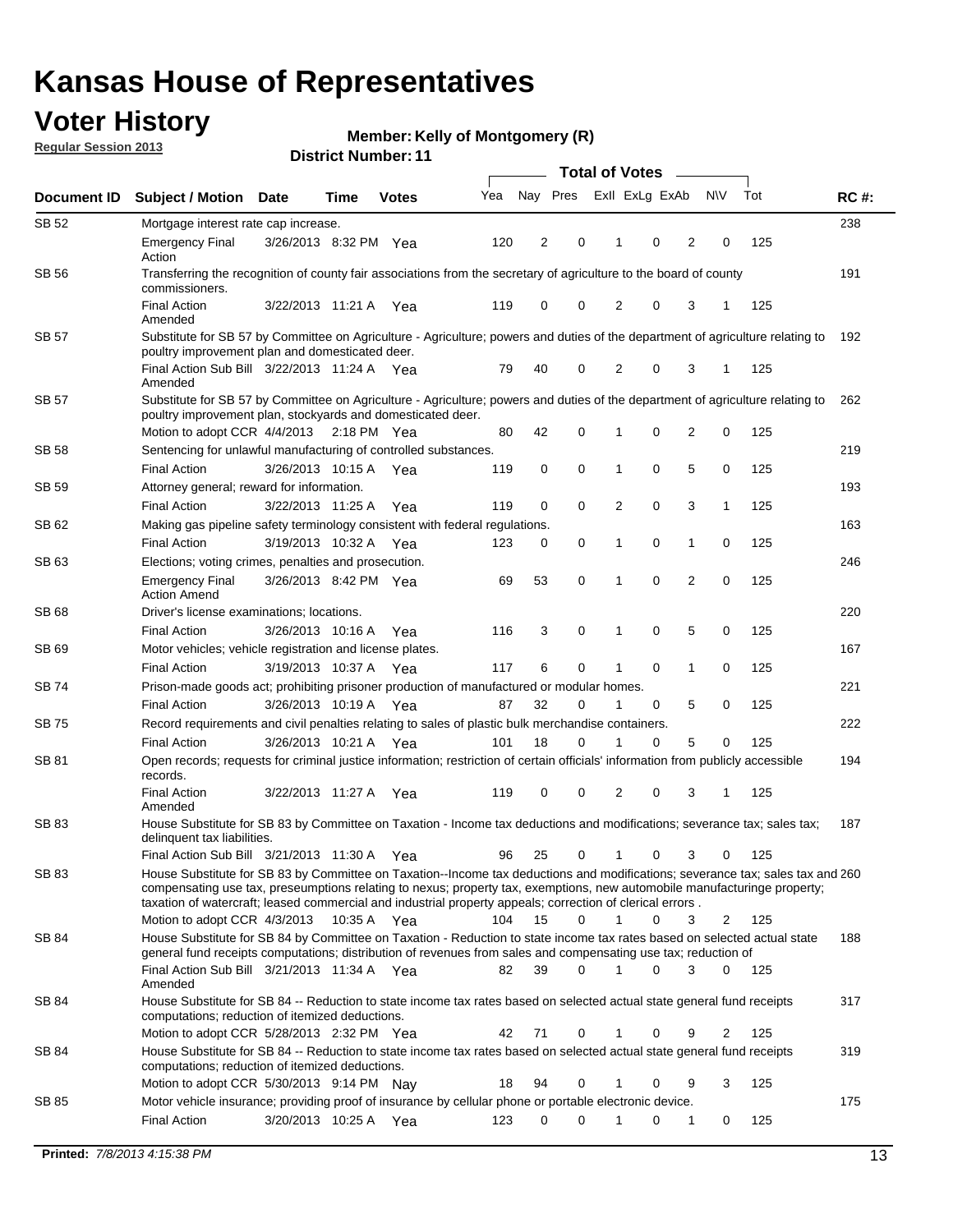### **Voter History**

**Member: Kelly of Montgomery (R)** 

**Regular Session 2013**

| Document ID   |                                                                                                       |                                                                                                         |                                                            |              |     |                |             |                |             |   |              |     |             |  |  |  |  |  |  |  |
|---------------|-------------------------------------------------------------------------------------------------------|---------------------------------------------------------------------------------------------------------|------------------------------------------------------------|--------------|-----|----------------|-------------|----------------|-------------|---|--------------|-----|-------------|--|--|--|--|--|--|--|
|               | <b>Subject / Motion</b>                                                                               | <b>Date</b>                                                                                             | Time                                                       | <b>Votes</b> | Yea | Nay Pres       |             | Exll ExLg ExAb |             |   | N\V          | Tot | <b>RC#:</b> |  |  |  |  |  |  |  |
| <b>SB 88</b>  | Increasing the children's advocacy center assessment fee.                                             |                                                                                                         |                                                            |              |     |                |             |                |             |   |              |     | 223         |  |  |  |  |  |  |  |
|               | <b>Final Action</b><br>Amended                                                                        | 3/26/2013 10:22 A Yea                                                                                   |                                                            |              | 118 | $\mathbf{1}$   | 0           | 1              | 0           | 5 | 0            | 125 |             |  |  |  |  |  |  |  |
| SB 96         | Motor vehicles; counties with multiple registration facilities; additional registration fee.          |                                                                                                         |                                                            |              |     |                |             |                |             |   |              |     | 224         |  |  |  |  |  |  |  |
|               | <b>Final Action</b><br>Amended                                                                        | 3/26/2013 10:24 A Yea                                                                                   |                                                            |              | 106 | 12             | 0           | 1              | 0           | 5 | 1            | 125 |             |  |  |  |  |  |  |  |
| SB 96         | Additional motor vehicle registration fees.                                                           |                                                                                                         |                                                            |              |     |                |             |                |             |   |              |     | 263         |  |  |  |  |  |  |  |
|               | Motion to adopt CCR 4/4/2013 2:21 PM Yea                                                              |                                                                                                         |                                                            |              | 114 | 8              | $\mathbf 0$ | 1              | 0           | 2 | 0            | 125 |             |  |  |  |  |  |  |  |
| SB 102        | Requiring the state treasurer to provide a list of daily deposits to the secretary of administration. |                                                                                                         |                                                            |              |     |                |             |                |             |   |              |     | 195         |  |  |  |  |  |  |  |
|               | <b>Final Action</b><br>Amended                                                                        | 3/22/2013 11:28 A Yea                                                                                   |                                                            |              | 119 | $\mathbf 0$    | $\Omega$    | 2              | 0           | 3 | 1            | 125 |             |  |  |  |  |  |  |  |
| SB 102        | 295<br>Enacting the second amendment protection act.                                                  |                                                                                                         |                                                            |              |     |                |             |                |             |   |              |     |             |  |  |  |  |  |  |  |
|               | Motion to Adopt CCR 4/5/2013                                                                          |                                                                                                         |                                                            | 9:20 PM Yea  | 96  | 24             | 0           | 2              | 0           | 2 | 1            | 125 |             |  |  |  |  |  |  |  |
| SB 111        | Establishing Native American legislative day at the capitol; awarding of high school diplomas.        |                                                                                                         |                                                            |              |     |                |             |                |             |   |              |     |             |  |  |  |  |  |  |  |
|               | <b>Emergency Final</b><br><b>Action Amend</b>                                                         | 3/26/2013 8:41 PM Yea                                                                                   |                                                            |              | 122 | 0              | 0           | 1              | 0           | 2 | 0            | 125 |             |  |  |  |  |  |  |  |
| <b>SB 113</b> | Credit unions; changes in certain loan limitations.                                                   |                                                                                                         |                                                            |              |     |                |             |                |             |   |              |     | 234         |  |  |  |  |  |  |  |
|               | <b>Emergency Final</b><br>Action                                                                      | 3/26/2013 8:25 PM Yea                                                                                   |                                                            |              | 122 | 0              | 0           | 1              | 0           | 2 | 0            | 125 |             |  |  |  |  |  |  |  |
| SB 118        | Relating to law enforcement reporting and investigation of missing persons.                           |                                                                                                         |                                                            |              |     |                |             |                |             |   |              |     | 225         |  |  |  |  |  |  |  |
|               | <b>Final Action</b>                                                                                   | 3/26/2013 10:25 A Yea                                                                                   |                                                            |              | 119 | 0              | 0           | 1              | 0           | 5 | 0            | 125 |             |  |  |  |  |  |  |  |
| SB 120        | Enacting the Kansas farmers' market promotion act.                                                    |                                                                                                         |                                                            |              |     |                |             |                |             |   |              |     | 196         |  |  |  |  |  |  |  |
|               | <b>Final Action</b><br>Amended                                                                        | 3/22/2013 11:31 A Yea                                                                                   |                                                            |              | 68  | 51             | 0           | 2              | $\mathbf 0$ | 3 | 1            | 125 |             |  |  |  |  |  |  |  |
| SB 122        | Kansas administrative procedure act; service of order or notice.                                      |                                                                                                         |                                                            |              |     |                |             |                |             |   |              |     | 226         |  |  |  |  |  |  |  |
|               | <b>Final Action</b><br>Amended                                                                        | 3/26/2013 10:26 A Yea                                                                                   |                                                            |              | 119 | 0              | $\mathbf 0$ | 1              | $\mathbf 0$ | 5 | 0            | 125 |             |  |  |  |  |  |  |  |
| SB 122        | Elections; unauthorized voting disclosures.                                                           |                                                                                                         |                                                            |              |     |                |             |                |             |   |              |     | 286         |  |  |  |  |  |  |  |
|               | Motion to Adopt CCR 4/5/2013                                                                          |                                                                                                         |                                                            | 6:23 PM Yea  | 89  | 31             | 0           | 2              | 0           | 2 | 1            | 125 |             |  |  |  |  |  |  |  |
| SB 124        | Amending the Kansas restraint of trade act.                                                           |                                                                                                         |                                                            |              |     |                |             |                |             |   |              |     | 227         |  |  |  |  |  |  |  |
|               | <b>Final Action</b><br>Amended                                                                        | 3/26/2013 10:27 A                                                                                       |                                                            | Yea          | 116 | $\overline{c}$ | 1           | 1              | $\mathbf 0$ | 5 | 0            | 125 |             |  |  |  |  |  |  |  |
| SB 124        |                                                                                                       | 273<br>Amending the Kansas restraint of trade act.                                                      |                                                            |              |     |                |             |                |             |   |              |     |             |  |  |  |  |  |  |  |
|               | Motion to Adopt CCR 4/5/2013                                                                          |                                                                                                         | 11:06 A                                                    | Yea          | 97  | 23             | 0           | 2              | 0           | 2 | $\mathbf{1}$ | 125 |             |  |  |  |  |  |  |  |
| <b>SB 128</b> | Career technical education incentive program amendments.                                              |                                                                                                         |                                                            |              |     |                |             |                |             |   |              |     | 168         |  |  |  |  |  |  |  |
|               | <b>Final Action</b><br>Amended                                                                        | 3/19/2013 10:39 A                                                                                       |                                                            | Yea          | 123 | 0              | 0           | 1              | 0           | 1 | 0            | 125 |             |  |  |  |  |  |  |  |
| <b>SB 129</b> | Bank commissioner; certain fees and hearing costs.                                                    |                                                                                                         |                                                            |              |     |                |             |                |             |   |              |     | 254         |  |  |  |  |  |  |  |
|               | Emergency Final<br><b>Action Amend</b>                                                                | 3/26/2013 8:55 PM Yea                                                                                   |                                                            |              | 110 | 12             | 0           | 1              | 0           | 2 | 0            | 125 |             |  |  |  |  |  |  |  |
| <b>SB 129</b> | Mortgage interest rate cap increase.                                                                  |                                                                                                         |                                                            |              |     |                |             |                |             |   |              |     | 272         |  |  |  |  |  |  |  |
|               |                                                                                                       | 121<br>0<br>2<br>0<br>$\overline{2}$<br>0<br>125<br>Motion to Adopt CCR 4/5/2013<br>10:42 A<br>0<br>Yea |                                                            |              |     |                |             |                |             |   |              |     |             |  |  |  |  |  |  |  |
| SB 135        | Transferring boiler inspection duties from the department of labor to the state fire marshal.         |                                                                                                         |                                                            |              |     |                |             |                |             |   |              |     | 228         |  |  |  |  |  |  |  |
|               | <b>Final Action</b><br>3/26/2013 10:28 A Yea<br>114<br>5<br>0<br>5<br>0<br>125<br>0<br>1              |                                                                                                         |                                                            |              |     |                |             |                |             |   |              |     |             |  |  |  |  |  |  |  |
| SB 136        | Providing veterans designation on driver's licenses and nondriver identification cards.               |                                                                                                         |                                                            |              |     |                |             |                |             |   |              |     | 244         |  |  |  |  |  |  |  |
|               | Emergency Final<br><b>Action Amend</b>                                                                | 3/26/2013 8:39 PM Yea                                                                                   |                                                            |              | 119 | 3              | 0           | 1              | 0           | 2 | 0            | 125 |             |  |  |  |  |  |  |  |
| SB 139        | Kansas money transmitter act.                                                                         |                                                                                                         |                                                            |              |     |                |             |                |             |   |              |     | 229         |  |  |  |  |  |  |  |
|               | <b>Final Action</b>                                                                                   | 3/26/2013 10:30 A                                                                                       | 117<br>0<br>5<br>0<br>125<br>$\mathbf{1}$<br>1<br>1<br>Yea |              |     |                |             |                |             |   |              |     |             |  |  |  |  |  |  |  |
| SB 142        | Abortion; concerning civil actions related to abortion.                                               |                                                                                                         |                                                            |              |     |                |             |                |             |   |              |     | 241         |  |  |  |  |  |  |  |
|               | <b>Emergency Final</b><br>Action                                                                      | 3/26/2013 8:36 PM Yea                                                                                   |                                                            |              | 89  | 33             | 0           | 1              | 0           | 2 | 0            | 125 |             |  |  |  |  |  |  |  |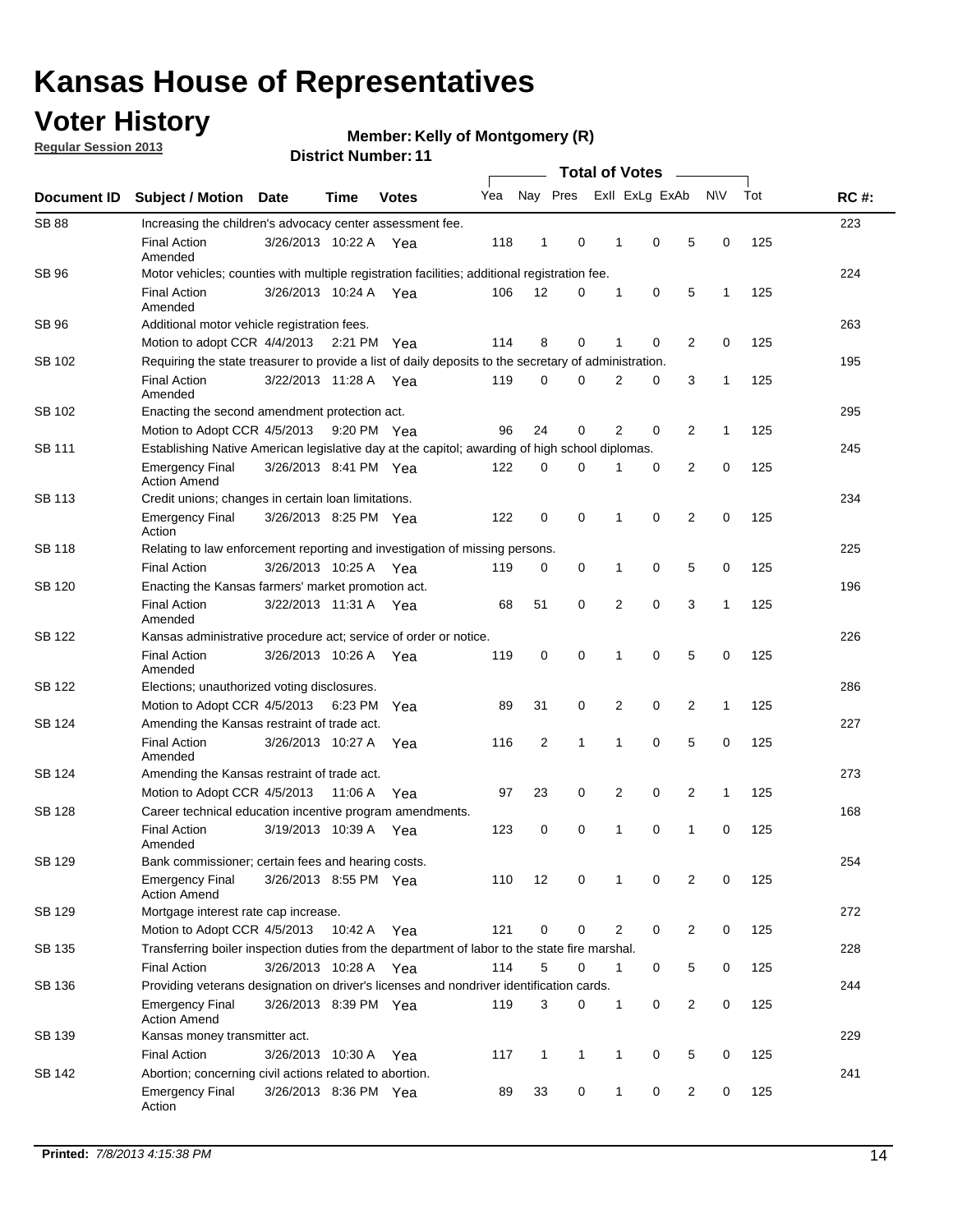### **Voter History**

**Member: Kelly of Montgomery (R)** 

**Regular Session 2013**

|                 |                                                                                                                                                                                                       |                       |             |              | <b>Total of Votes</b> |          |          |              |                |                |                |     |             |
|-----------------|-------------------------------------------------------------------------------------------------------------------------------------------------------------------------------------------------------|-----------------------|-------------|--------------|-----------------------|----------|----------|--------------|----------------|----------------|----------------|-----|-------------|
| Document ID     | <b>Subject / Motion Date</b>                                                                                                                                                                          |                       | Time        | <b>Votes</b> | Yea                   | Nay Pres |          |              | Exll ExLg ExAb |                | <b>NV</b>      | Tot | <b>RC#:</b> |
| <b>SB 149</b>   | 239<br>Drug screening for recipients of cash assistance and unemployment benefits.                                                                                                                    |                       |             |              |                       |          |          |              |                |                |                |     |             |
|                 | <b>Emergency Final</b><br><b>Action Amend</b>                                                                                                                                                         | 3/26/2013 8:33 PM Yea |             |              | 106                   | 16       | 0        | 1            | 0              | 2              | 0              | 125 |             |
| SB 164          | Relating to the director of vehicles regulating providers of motor vehicle functions.                                                                                                                 |                       |             |              |                       |          |          |              |                |                |                |     | 247         |
|                 | <b>Emergency Final</b><br><b>Action Amend</b>                                                                                                                                                         | 3/26/2013 8:43 PM Yea |             |              | 117                   | 5        | 0        | $\mathbf{1}$ | 0              | 2              | 0              | 125 |             |
| SB 164          | Relating to the director of vehicles regulating providers of motor vehicle functions.                                                                                                                 |                       |             |              |                       |          |          |              |                |                |                |     | 268         |
|                 | Motion to adopt CCR 4/4/2013                                                                                                                                                                          |                       | 5:32 PM Yea |              | 111                   | 9        | 0        | $\mathbf{1}$ | 0              | 2              | $\overline{2}$ | 125 |             |
| SB 166          | Insurers supervision, rehabilitation and liquidation act; derivatives.                                                                                                                                |                       |             |              |                       |          |          |              |                |                |                |     | 206         |
|                 | <b>Final Action</b>                                                                                                                                                                                   | 3/26/2013 9:52 AM Yea |             |              | 119                   | 0        | 0        | 1            | 0              | 5              | 0              | 125 |             |
| SB 168          | Limiting nuisance actions against certain agricultural activities.                                                                                                                                    |                       |             |              |                       |          |          |              |                |                |                |     | 169         |
|                 | <b>Final Action</b><br>Amended                                                                                                                                                                        | 3/19/2013 10:40 A Yea |             |              | 111                   | 12       | 0        | 1            | 0              | 1              | 0              | 125 |             |
| <b>SB 168</b>   | Limiting nuisance actions against certain agricultural activities.                                                                                                                                    |                       |             |              |                       |          |          |              |                |                |                |     | 264         |
|                 | Motion to adopt CCR 4/4/2013                                                                                                                                                                          |                       | 2:30 PM Yea |              | 110                   | 12       | 0        | 1            | 0              | 2              | 0              | 125 |             |
| SB 171          | School districts; amendments to Kansas uniform financial accounting and reporting act.                                                                                                                |                       |             |              |                       |          |          |              |                |                |                |     | 248         |
|                 | <b>Emergency Final</b><br><b>Action Amend</b>                                                                                                                                                         | 3/26/2013 8:44 PM Yea |             |              | 122                   | 0        | 0        | 1            | 0              | 2              | 0              | 125 |             |
| SB 171          | School districts; amendments to Kansas uniform financial accounting and reporting act.                                                                                                                |                       |             |              |                       |          |          |              |                |                |                |     | 285         |
|                 | Motion to Adopt CCR 4/5/2013 6:19 PM Nay                                                                                                                                                              |                       |             |              | 63                    | 57       | $\Omega$ | 2            | 0              | 2              |                | 125 |             |
| SB 171          | Appropriations for FY 2013, FY 2014, FY 2015, FY 2016, FY 2017 and FY 2018 for various state agencies; capital<br>improvement projects; claims against the state.                                     |                       |             |              |                       |          |          |              |                |                |                | 320 |             |
|                 | Motion to adopt CCR 6/1/2013 4:30 PM Nay                                                                                                                                                              |                       |             |              | 63                    | 51       | 0        | 0            | 0              | 8              | 3              | 125 |             |
| <b>SB 187</b>   | Establishing the workers compensation and employment security boards nominating committee; administrative law judge<br>appointment; workers compensation appeals board.                               |                       |             |              |                       |          |          |              |                |                |                |     | 242         |
|                 | <b>Emergency Final</b><br><b>Action Amend</b>                                                                                                                                                         | 3/26/2013 8:37 PM Yea |             |              | 88                    | 34       | 0        |              | 0              | 2              | 0              | 125 |             |
| SB 187          | Amending workers compensation law provisions; establishing the workers compensation and employment security boards<br>nominating committee; notice requirements; workplace health and safety program. |                       |             |              |                       |          |          |              |                |                |                |     | 274         |
|                 | Motion to Adopt CCR 4/5/2013 11:26 A Yea                                                                                                                                                              |                       |             |              | 89                    | 31       | 0        | 2            | 0              | 3              | 0              | 125 |             |
| SB 199          | University of Kansas medical center; midwest center for stem cell therapy.                                                                                                                            |                       |             |              |                       |          |          |              |                |                |                |     | 235         |
|                 | Emergency Final<br><b>Action Amend</b>                                                                                                                                                                | 3/26/2013 8:26 PM Yea |             |              | 90                    | 32       | 0        | 1            | 0              | 2              | 0              | 125 |             |
| SB 199          | Health care; stem cell therapy and unused medications.                                                                                                                                                |                       |             |              |                       |          |          |              |                |                |                |     | 290         |
|                 | Motion to Adopt CCR 4/5/2013                                                                                                                                                                          |                       | 7:52 PM Yea |              | 90                    | 30       | 0        | 2            | 0              | $\overline{2}$ |                | 125 |             |
| SB 216          | Allowing a public building commission to acquire land for a municipal university similar to what such commission is currently<br>allowed to do for any state university.                              |                       |             |              |                       |          |          |              |                |                |                |     | 185         |
|                 | <b>Final Action</b>                                                                                                                                                                                   | 3/21/2013 11:23 A Yea |             |              | 121                   | 0        | 0        | 1            | 0              | 3              | 0              | 125 |             |
| SB 246          | Reconciling amendments to certain statutes.                                                                                                                                                           |                       |             |              |                       |          |          |              |                |                |                |     | 315         |
|                 | <b>Emergency Final</b><br>Action                                                                                                                                                                      | 5/23/2013 2:14 PM Yea |             |              | 111                   | 0        | 0        | 1            | 0              | 8              | 5              | 125 |             |
| <b>SCR 1604</b> | Joint rules for the Senate and House of Representatives, 2013-2014.                                                                                                                                   |                       |             |              |                       |          |          |              |                |                |                |     | 5           |
|                 | <b>Final Action</b><br>Amended                                                                                                                                                                        | 1/28/2013 11:12 A Yea |             |              | 81                    | 41       | 0        | 0            | 0              | 3              | 0              | 125 |             |
| <b>SCR 1606</b> | Honoring pregnancy maintenance resource centers.                                                                                                                                                      |                       |             |              |                       |          |          |              |                |                |                |     | 240         |
|                 | <b>Emergency Final</b><br>Action                                                                                                                                                                      | 3/26/2013 8:34 PM Yea |             |              | 122                   | 0        | 0        | 1            | 0              | 2              | 0              | 125 |             |